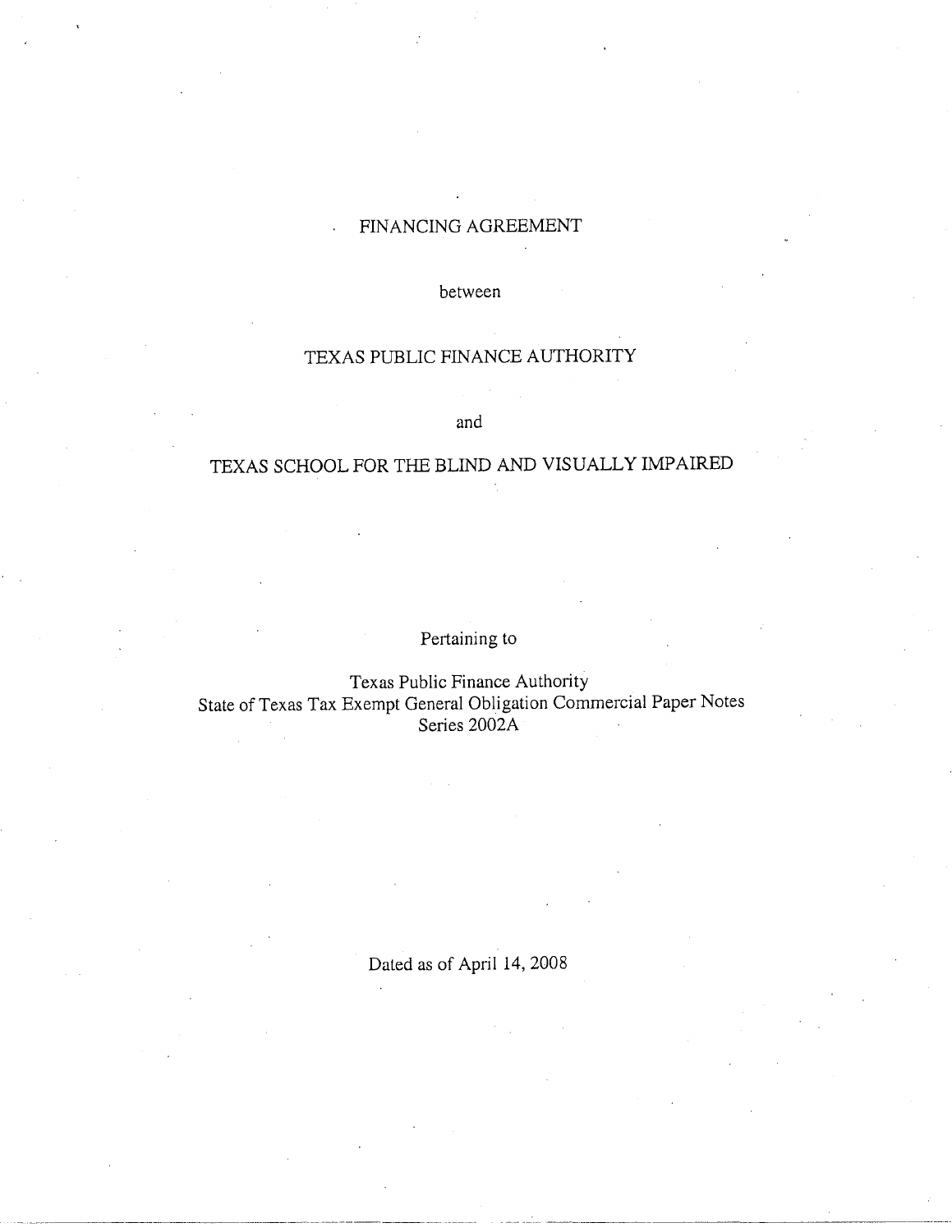# CONTENTS

 $\overline{\phantom{a}}$ 

# Page Number

| 1               |
|-----------------|
| 1               |
| 3               |
| 3               |
|                 |
| 4               |
| $\overline{4}$  |
| $\overline{4}$  |
| 5               |
| 5               |
| 5               |
| 5               |
| 5               |
| 6               |
| 6               |
| 6               |
| 7               |
| 7               |
| 7               |
| 7               |
| 7               |
| 8               |
| 8               |
| 8               |
| 8               |
| 10              |
| 10              |
| 10              |
| 10 <sub>1</sub> |
| 10              |
| 11              |
| 11              |
| 11              |
| 11              |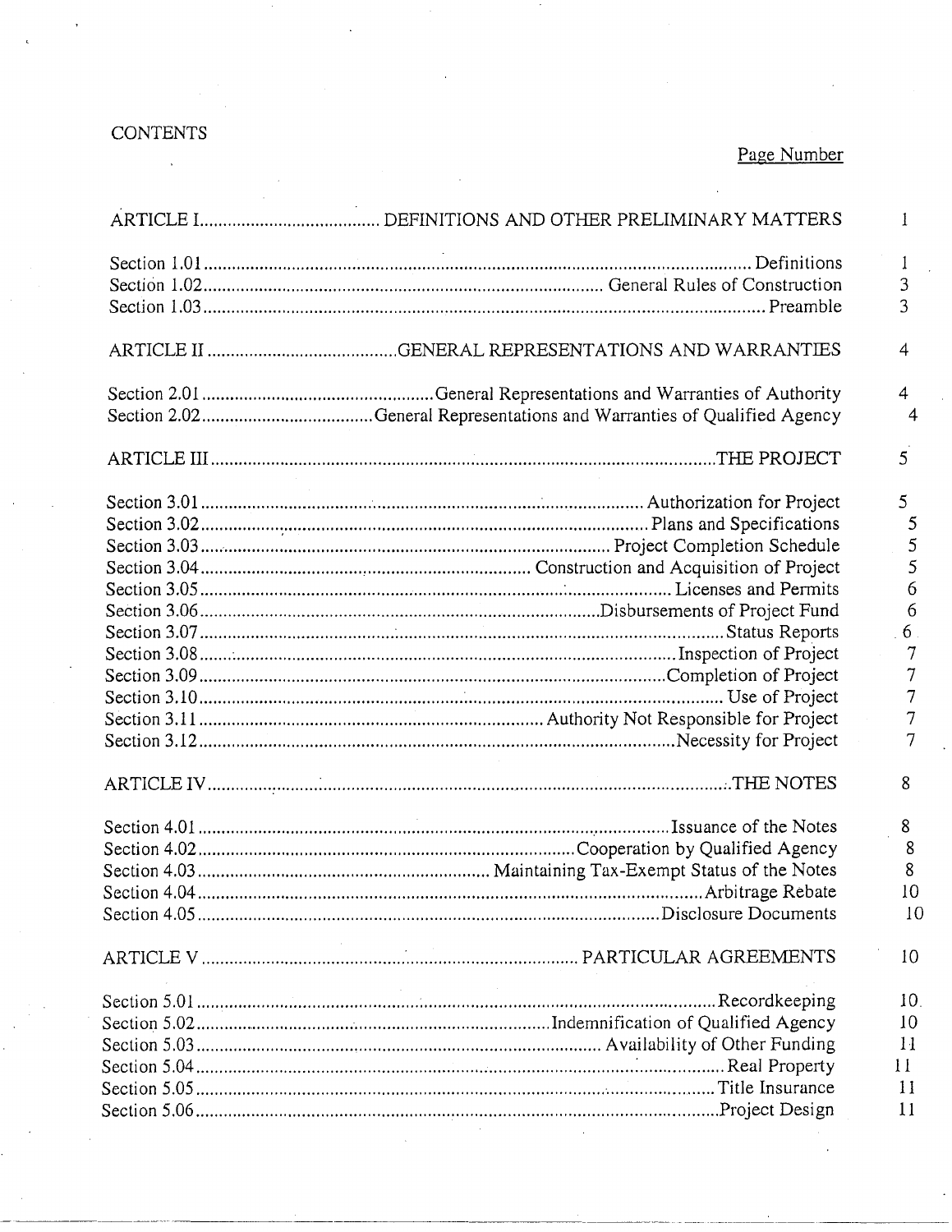|  | $\blacksquare$ 11 |
|--|-------------------|
|  | 11                |
|  | 12 <sub>2</sub>   |
|  | 13                |
|  | 13                |
|  | 13                |
|  | $\overline{13}$   |
|  | 13                |
|  |                   |

----------~- ---~------ ----- - - -- --- - - - --- - - --------------- ----- --------------------- ------------·-

# EXECUTION

| Description of the Project             |
|----------------------------------------|
| Project Completion Schedule            |
| Governmental Project Approvals         |
| Form of Disbursement Certificate       |
| Monthly Status Report Information      |
| Form of Project Completion Certificate |
|                                        |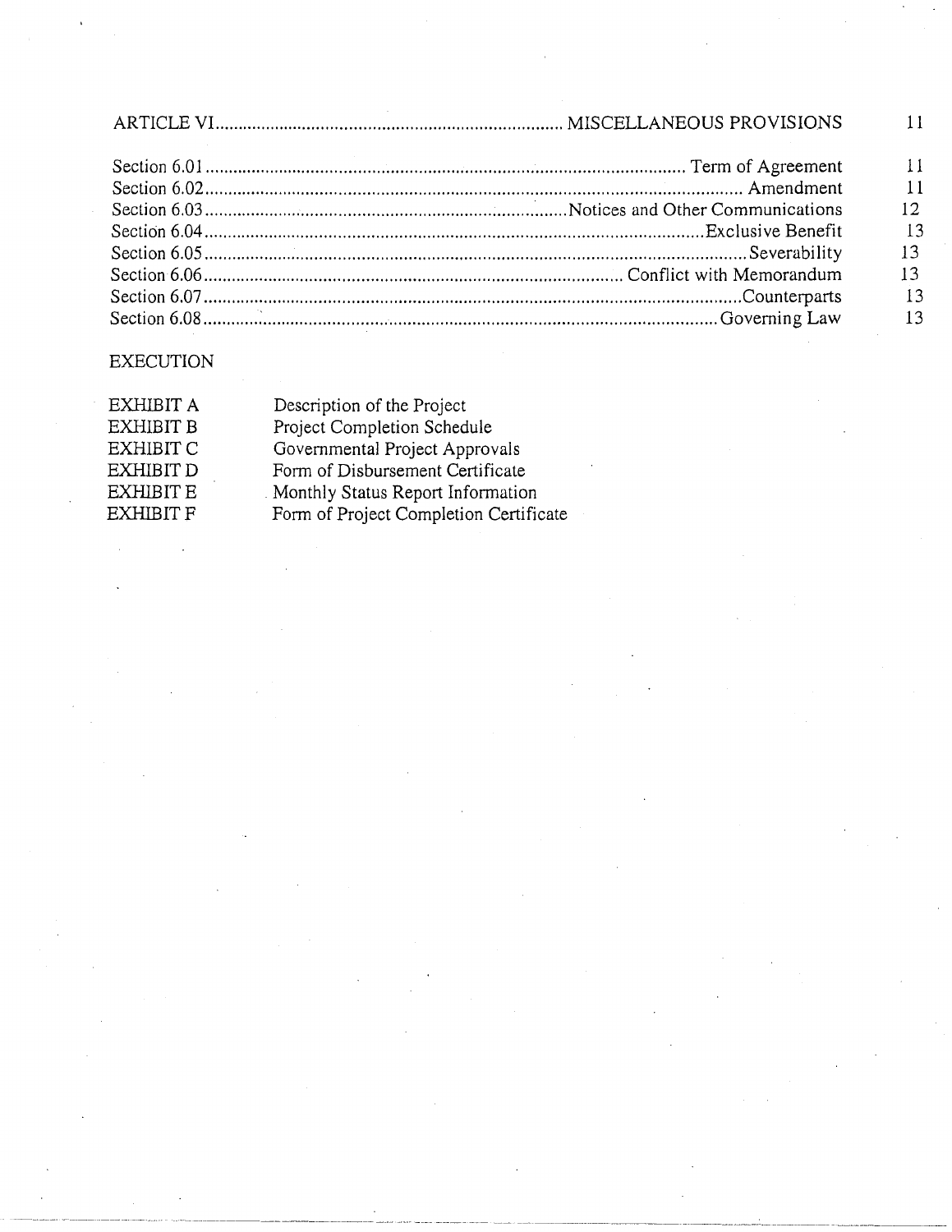## **FINANCING AGREEMENT**

THIS FINANCING AGREEMENT, dated as of April 14, 2008, between the TEXAS PUBLIC FINANCE AUTHORITY (the "Authority") and the TEXAS SCHOOL FOR THE BLIND AND VISUALLY IMPAIRED (the "Qualified Agency");

#### **WITNESSETH:**

WHEREAS, the Authority is authorized by law to provide financing of certain facilities for agencies of the State of Texas through the issuance of commercial paper notes;

WHEREAS, one or more projects of the Qualified Agency have been authorized in appropriations by the Legislature of the State of Texas;

WHEREAS, the parties desire to provide for the financing by the Authority of certain facilities for the Qualified Agency;

NOW, THEREFORE, in consideration of the premises the parties hereto agree as follows:

#### **ARTICLE I**

#### **DEFINITIONS AND OTHER PRELIMINARY MATTERS**

#### SECTION I.OI. Definitions.

Except as otherwise provided in this Financing Agreement, the capitalized terms in this Financing Agreement shall have the meanings specified in this section unless the context requires otherwise.

*Agency Act-* Texas Education Code, Chapter 30, Subchapter **B,** and other statutes of the State of Texas pursuant to which the Qualified Agency operates.

*Appropriation Act* - HB 1, Acts, 80th Legislature, Regular Session, (2007) and any other act of the Legislature appropriating funds for the Project to the Qualified Agency.

*Authority* -the Texas Public Finance Authority or any successor thereto.

*Authority Regulations-* the regulations of the Authority in Part X, Title 34, Texas Administrative Code.

*Authorized Agency Representative-* the chief administrative officer of the Qualified Agency or any member of the staff of the Qualified Agency designated by the chief administrative officer or by the governing body of the Qualified Agency as an authorized representative.

*Authorizing Law-* collectively, TEX. CONST. art. III, 50-f and Chapter 1232. Texas Government Code, as amended.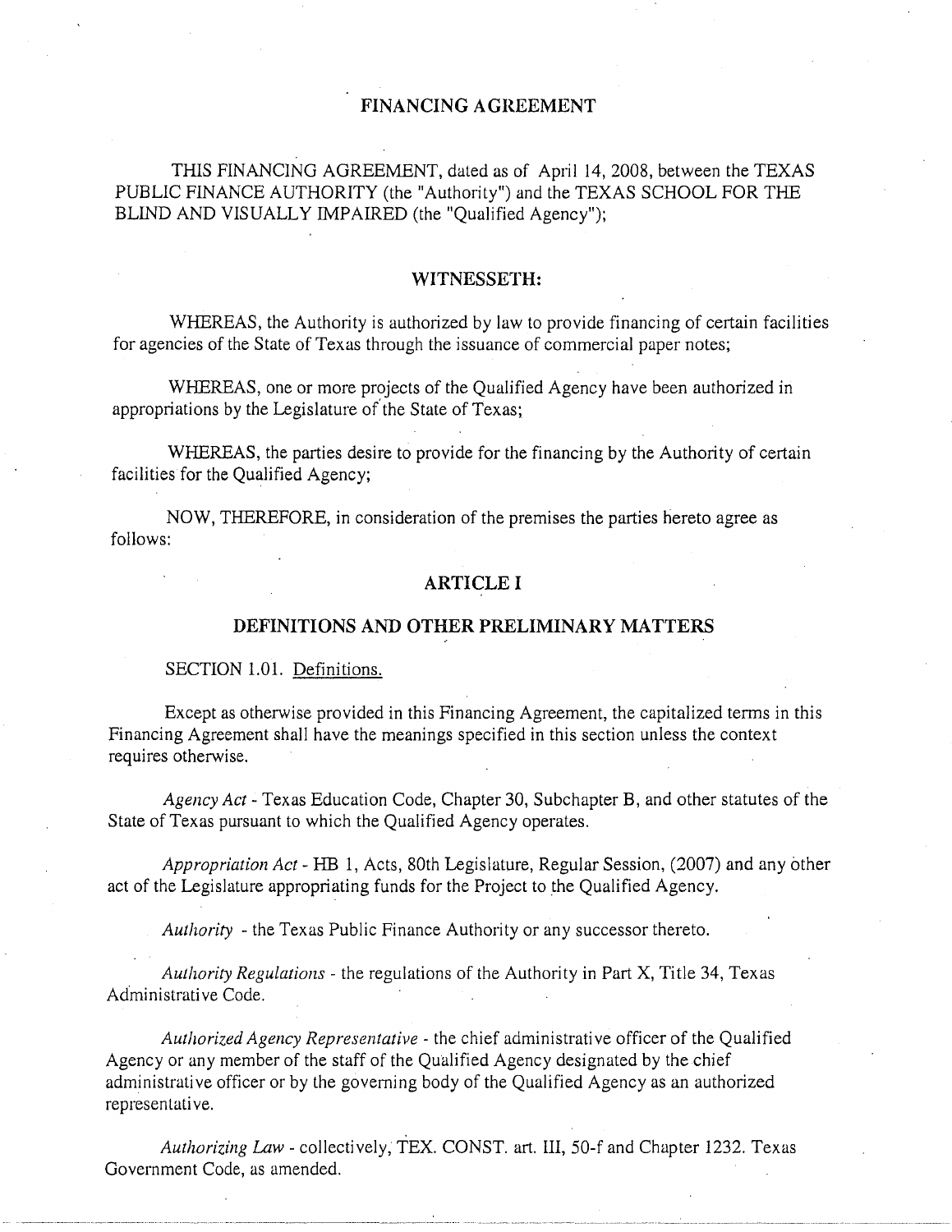*Board-* the board of directors of the Authority.

*Bond Counsel* - any law firm that is engaged by the Authority to render services to the Authority as bond counsel.

*Business Day-* any day that the Authority, the Qualified Agency, and the Comptroller are required by law to be open for business.

*Closing-* with respect to each sale of Notes, the concurrent delivery of such Notes to, or upon the order of, the initial purchaser(s) in exchange for payment therefor.

*Closing Date-* the date of a Closing.

*Code* - the Internal Revenue Code of 1986, as amended, together with all published regulations promulgated thereunder and revenue rulings with respect thereto by the United States Treasury Department or the Internal Revenue Service.

*Comptroller* - the Comptroller of Public Accounts of the State.

*Costs of Issuance-* the "costs of issuance," if any, as defined in the Authority Regulations, incurred in connection with the issuance of the Notes.

*Disbursement Certificate-* a certificate of the Authorized Agency Representative for the disbursement of funds from the Project Fund, in substantially the form of Exhibit D of this Financing Agreement.

*Disclosure Documents-* collectively, the Offering Memorandum and any amendments thereto.

*Event ofTaxability-* any act or omission that could adversely affect the excludability of the interest on any Note from the gross income of the owner of the Note.

*Executive Director-* the Executive Director of the Authority, or any member of the staff of the Authority authorized by the Board to perform the duties of the Executive Director.

*Facility Contract-* any contract, entered into by the Qualified Agency for the design, engineering, acquisition, construction, equipping, repair, or renovation of any facilities financed for the Qualified Agency in whole or part with proceeds of any Notes issued by the Authority.

*Financing Agreement* - this Financing Agreement, and any amendments hereto.

*Interest and Sinking Fund-* the fund by that name created pursuant to the Resolution.

*Legislature* - the Legislature of the State.

--------· -----·-··------- ----- --------

*Memorandum-* the Memorandum of Understanding, dated as of July 29, 2002, between the Authority and the Qualified Agency, and any amendments thereto.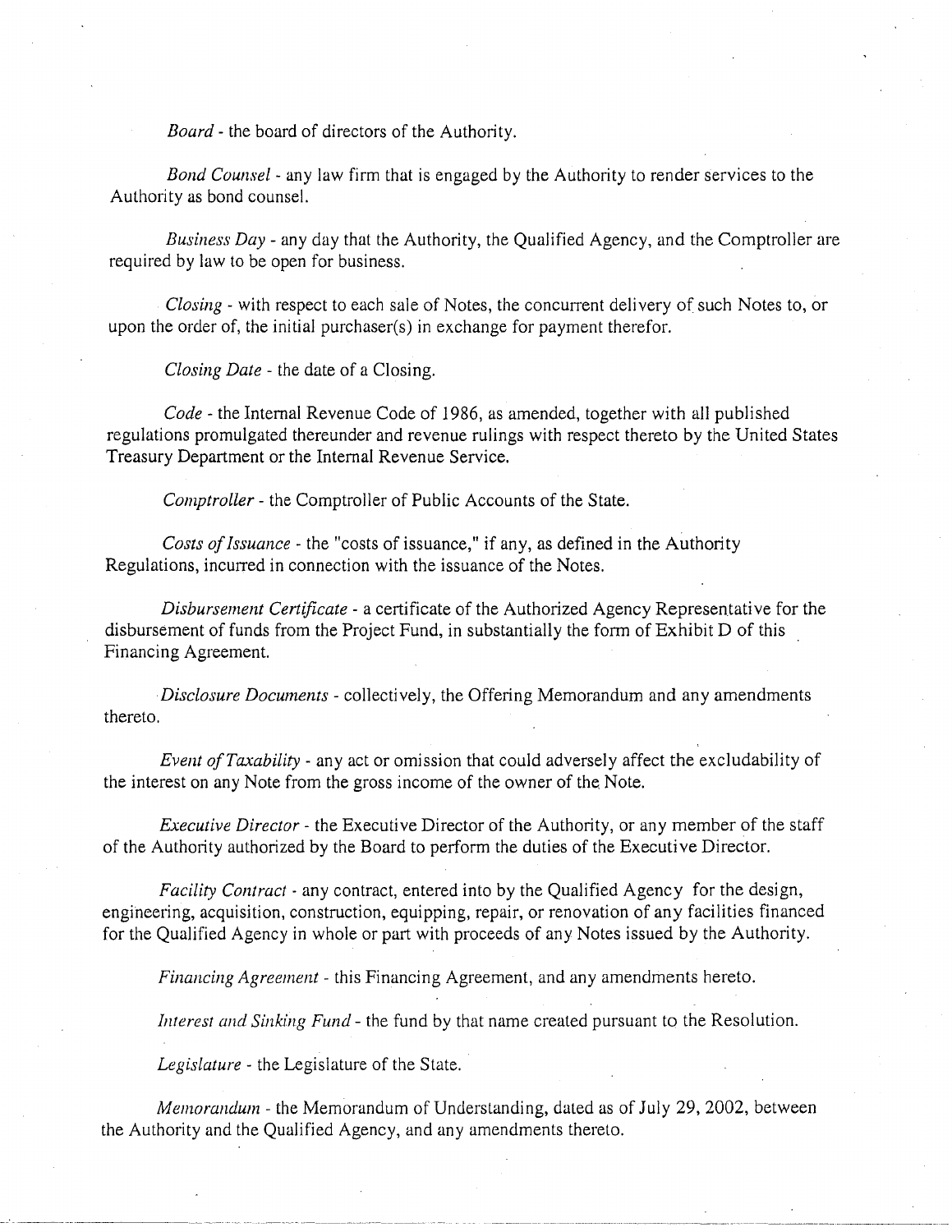*Notes-* any obligations issued by the Authority from time to time to finance or refinance the Project.

*Offering Memorandum* - the final official disclosure document authorized by the Authority to be used in connection with the sale of the Notes.

*Plans and Specifications-* the plans and specifications for the Project Component(s), as amended or supplemented.

*Project-* collectively, the Project Components, as set forth on Exhibit A of this Financing Agreement.

*Project Completion Amount* - the aggregate amount of the cost of all of the Project Components, as set forth in Exhibit A of this Financing Agreement.

*Project Completion Certificate* - a certificate of an Authorized Agency Representative to the effect that the Project has been completed, in substantially the form of Exhibit F of this Financing Agreement.

*Project Completion Date* - the date that the Project is completed, as certified in the Project Completion Certificate.

*Project Completion Schedule-* the schedule projecting the rate of expenditure of proceeds of the Notes for the payment of Project Costs set forth in Exhibit B of this Financing Agreement.

*Project Component-* each respective item (or part of an item) in the Appropriation Act that has been approved to be financed with proceeds of the Notes, as described in Exhibit A of this Financing Agreement.

*Project Costs* - any costs associated with the Project that are authorized under the Authorizing Law and Authority Regulations and Chapter 1207, Texas Government Code to be paid with the proceeds of the Notes.

*Project Financing Documents-* collectively, all documents furnished by the Qualified Agency to the Authority in connection with the financing of the Project and issuance of the Notes, including (without limitation) the Memorandum, the Request for Financing, the Financing Agreement, each Disbursement Certificate, and the Project Completion Certificate.

*Project Fund-* the fund by that name created pursuant to the Resolution.

*Qualified Agency-* the "Qualified Agency" as defined in the preamble of this Financing Agreement or any successor thereto.

*Request for Financing* - the letter or other communication from the Qualified Agency to the Authority requesting financing for the Project, and any supplements thereto.

*Resolution-* the resolution of the Authority pursuant to which the Notes are authorized to be issued, and any amendments and supplements thereto.

·~~- ·-----~~--------

*State* - the State of Texas.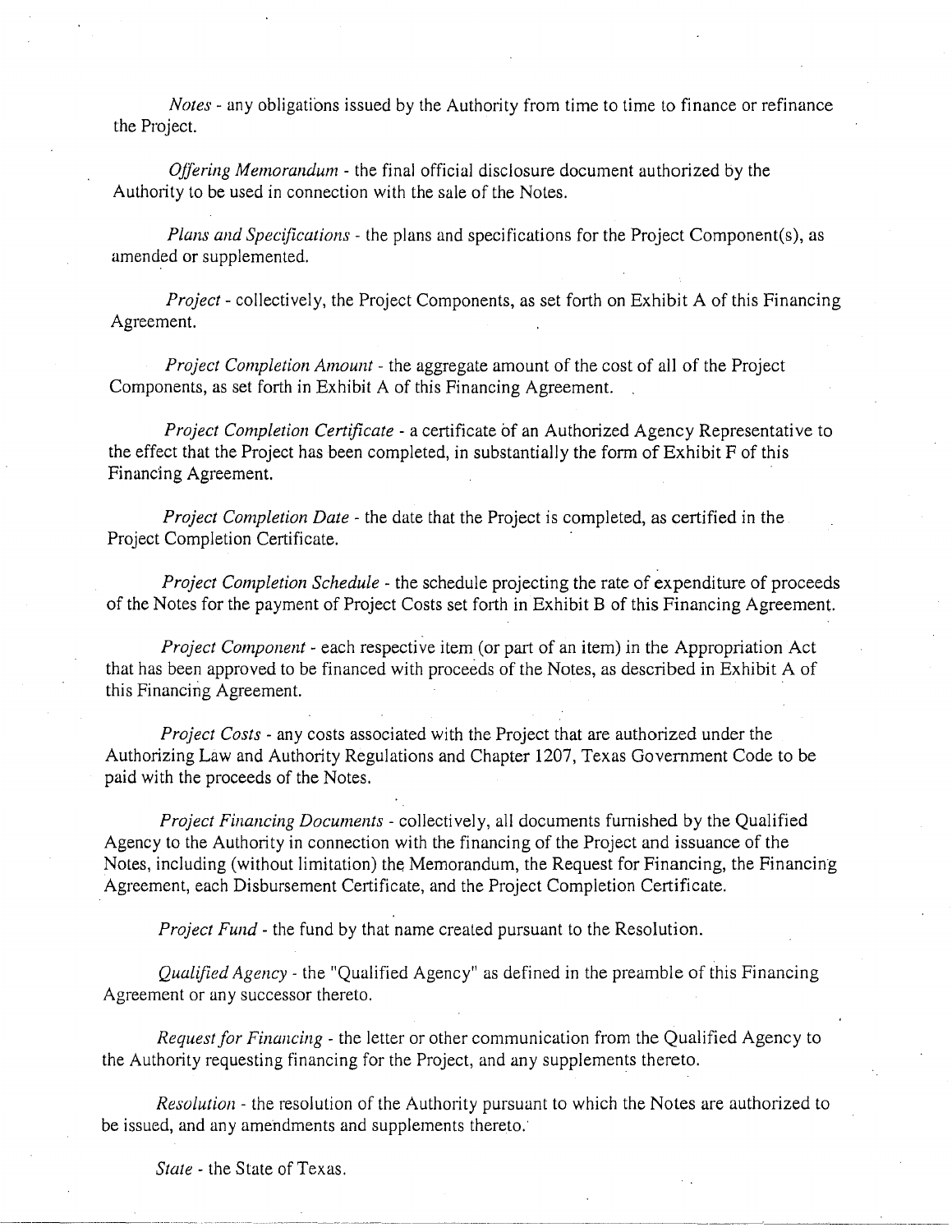*Comptroller* - the State Comptroller of the State of Texas, or any successor thereto.

#### SECTION 1.02. General Rules of Construction.

(a) A capitalized term used in this Financing Agreement that is not defined herein and that is defined in the Resolution shall have the meaning assigned to it in the Resolution.

(b) Whenever in this Financing Agreement the context requires:

(1) a reference to the singular number includes the plural and vice versa; and

(2) a word denoting gender includes the masculine, feminine, and neuter.

(c) The table of contents and the titles given to any article or section of this Financing Agreement are for convenience only and are not intended to modify the article or section.

#### SECTION 1.03. Preamble.

The statements and findings in the preamble of this Financing Agreement are hereby adopted and made a part of the Financing Agreement.

#### **ARTICLE II**

#### **GENERAL REPRESENTATIONS AND WARRANTIES**

# SECTION 2.01. General Representations and Warranties of Authority.

The Authority represents and warrants as follows:

(1) . the Authority is a validly existing agency of the State of Texas authorized to operate under the Texas Public Finance Authority Act;

(2) the Authority has full power and authority to execute and deliver this Financing Agreement, perform its obligations thereunder, and carry out the transactions contemplated hereby;

(3) the Authority has duly authorized the execution and delivery of this Financing Agreement and the performance of its obligations thereunder;

(4) the execution and delivery of this Financing Agreement, the consummation of the transactions contemplated hereby, the performance of its obligations hereunder, and the compliance with the terms hereof by the Authority will not conflict with, or constitute a default under, any law (including administrative rule), judgment, decree, order, permit, license, agreement, mortgage, lease, or other instrument to which the Authority is subject or by which it is bound;

--- ··-··-~--------~--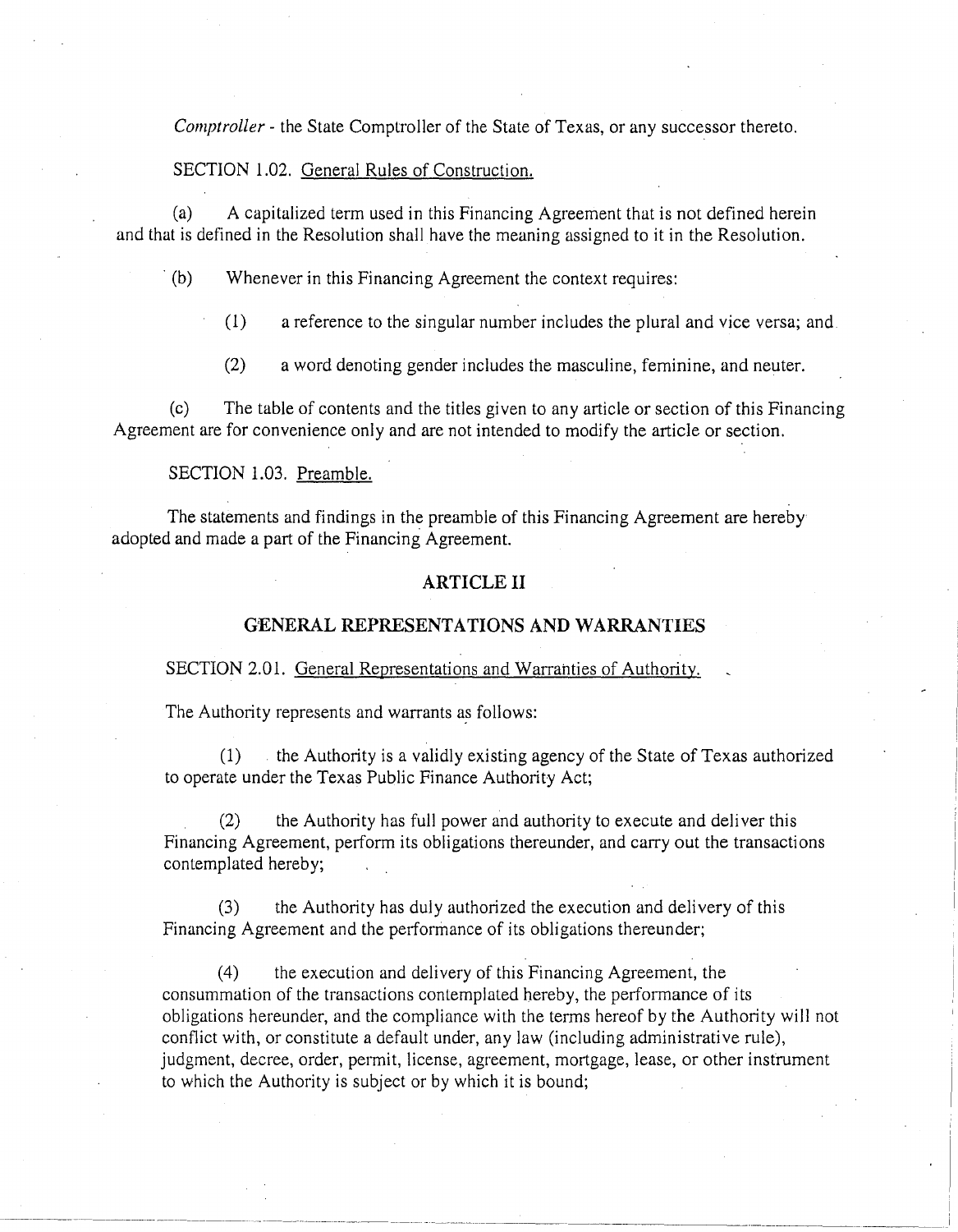(5) the Authority has full power and authority to issue the Notes, to cause funds to be made available to finance the Project in accordance with the Resolution and this Financing Agreement and to perform its obligations under the Resolution.

SECTION 2.02. General Representations and Warranties of Qualified Agency.

The Qualified Agency represents and warrants, as follows:

(1) the Qualified Agency is a validly existing agency of the State authorized to operate under the Agency Act;

(2) the Qualified Agency has full power and authority to execute and deliver the Project Financing Documents, perform its obligations thereunder, and carry out the transactions contemplated thereby;

(3) the Qualified Agency has duly authorized the execution and delivery of the Project Financing Documents and the performance of its obligations thereunder;

(4) the execution and delivery of the Project Financing Documents, the consummation of the transactions contemplated thereby, the performance of its obligations thereunder, and the compliance with the terms thereof by the Qualified Agency will not conflict with, or constitute a default under, any law (including administrative rule), judgment, decree, order, permit, license, agreement, mortgage, lease, or other instrument to which the Qualified Agency is subject or by which the Qualified Agency or any of its property is bound;

(5) the Qualified Agency is not in violation of any law, which violation could adversely affect the consummation of the transactions contemplated by the Project Financing Documents; and

(6) this Financing Agreement is the legal, valid, and binding obligation of the Qualified Agency, in accordance with its terms.

#### **ARTICLE 111·**

#### **THE PROJECT**

#### SECTION 3.01. Authorization for Project.

(a) The Qualified Agency represents that the Project has been authorized by the Legislature in the Appropriation Act or other act, and that all of the Project Costs to be paid with proceeds of the Notes will be incurred for the. acquisition, construction, equipping, major repair, or renovation of facilities and will otherwise be lawful expenditures of the Qualified Agency.

(b) The Qualified Agency represents that the description of each Project Component set forth in Exhibit A to this Financing Agreement is accurate.

(c) The Qualified Agency represents that it has submitted plans for the Project to the Legislative Budget Board and, if required by the Appropriation Act, such plans have been approved by the Legislative Budget Board. ····---- ---------~-· ·- .. -~-----.. -~------------ -----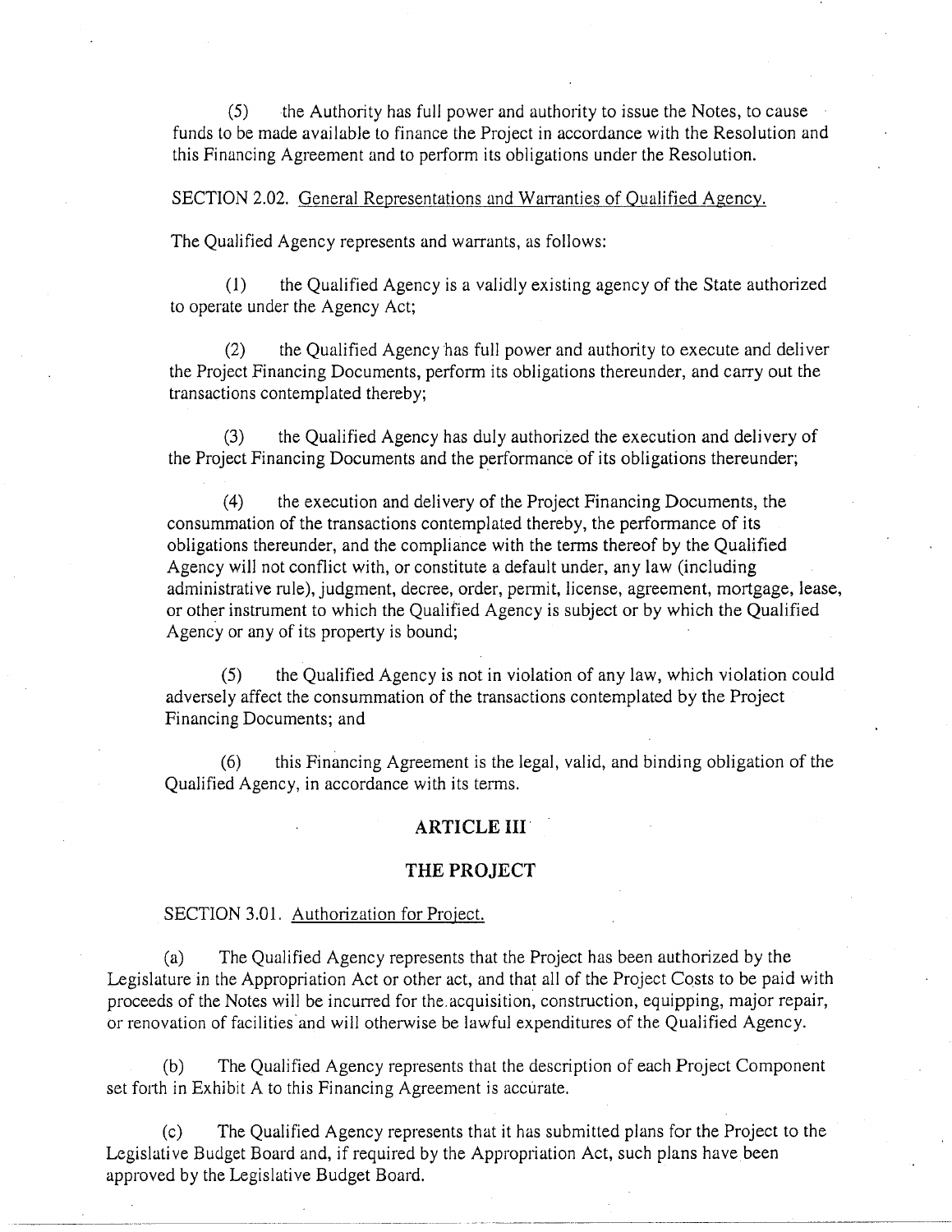#### SECTION 3.02. Plans and Specifications.

(a) The Qualified Agency shall cause the Plans and Specifications to be prepared and shall maintain the Plans and Specifications with its official records.

(b) The Authority and its authorized agents may inspect the Plans and Specifications at reasonable times.

#### SECTION 3.03. Project Completion Schedule.

(a) As of a Closing Date which relates to funding all or a portion of, among other things, the Project, the Qualified Agency reasonably expects that the Project Completion Amount will be expended within the time periods set forth in Exhibit B hereto. The Qualified Agency represents that it is not aware of any fact or circumstance that could cause the entire Project Completion Amount not to be expended as set forth in the Project Completion Schedule, as amended from time to time.

(b) Promptly upon becoming aware of any circumstances that will result in a deviation from Exhibit B hereto of the lesser of 10% or \$1,000,000, the Qualified Agency shall notify the Executive Director of the amount and nature of such deviation.

(c) Promptly upon becoming aware of any circumstances that will result in the expenditure for Project Costs in any "Expenditure Period" (as set forth in Exhibit B hereto) of an aggregate amount that is less than the amount set forth in Exhibit B hereto for such Expenditure Period, the Qualified Agency shall notify the Executive Director of (1) such aggregate expenditure amount, and (2) the reason(s) that such expenditure amount will be less than the amount set forth in Exhibit B hereto.

SECTION 3.04. Construction and Acquisition of Project.

(a) The Qualified Agency shall cause the acquisition, construction, equipping, repair, and/or renovation of the Project to be completed with due diligence substantially in accordance with the Plans and Specifications and in a good and workman-like manner.

(b) The Qualified Agency represents that at least 80 percent of the Project Completion Amount will be expended to pay Project Costs constituting expenditures for the construction, reconstruction, or rehabilitation of the Project.

(c) The Qualified Agency may shift its use of proceeds among Project Components to the extent permitted by law so long as such shift of use does not constitute an Event of Taxability. The Authority may obtain or require the Qualified Agency to obtain an opinion of Bond Counsel regarding taxability.

#### SECTION 3.05. Licenses and Permits.

The Qualified Agency represents that it has obtained all necessary licenses, permits, and other governmental approvals necessary to complete the Project, except for those (if any) described in Exhibit C to this Financing Agreement.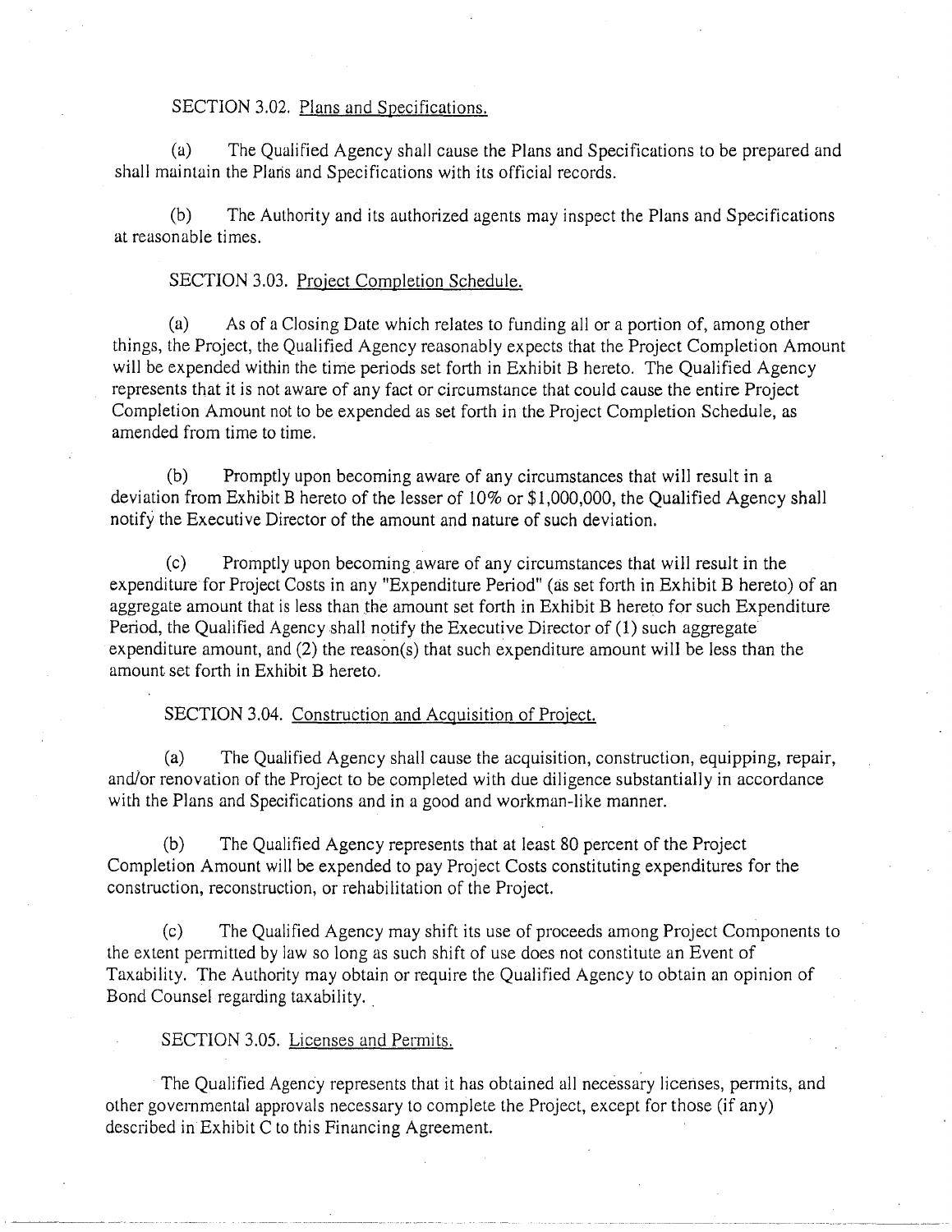### SECTION 3.06. Disbursements of Project Fund.

(a) The Qualified Agency may cause disbursements to be made from the related account of the Project Fund in accordance with contracts for the Project, this Financing Agreement, the Resolution, and the Funds Management Agreement.

(b) The Qualified Agency acknowledges that the Project Fund may be applied in accordance with the Resolution for purposes other than the payment of Project Costs.

(c) The Qualified Agency acknowledges and agrees that interest earned in funds contained in the related account of the Project Fund may, pursuant to the limitations and subject to the terms set out in the Funds Management Agreement, be used to pay interest payments, if any, on the Notes.

(d) To obtain a disbursement of funds from the related account of the Project Fund for the payment of Project Costs, the Qualified Agency shall submit to the Authority, not later than the Business Day immediately preceding the disbursement date, a properly completed Disbursement Certificate. Subject to Subsection (e) of this section, upon determining that the submitted Disbursement Certificate has been properly completed, the Executive Director shall cause the Comptroller to transfer funds in the Project Fund to the appropriate fund(s) of the Qualified Agency in the amount(s) set forth in the Disbursement Certificate. The Qualified Agency shall apply the funds so transferred to the payment of Project Costs.

(e) Disbursements from the related account of the Project Fund for the payment of Project Costs shall not exceed, in the aggregate, the Project Completion Amount without the prior approval of the Executive Director (which approval shall be based on availability of funds and legal authorization).

(f) . Before a disbursement from the related account of the Project Fund may be made with respect to any Project Component in excess of the estimated cost of such component shown on Exhibit A of this Financing Agreement, the Qualified Agency shall give notice to the Executive Director identifying such Project Component and stating the amount of such excess.

(g) In the event that the Authority determines that the Qualified Agency has breached any material representation, warranty, or agreement in this Financing Agreement, the Authority, in its discretion, may suspend further disbursement of the related account of the Project Fund if, in the opinion of the Texas Attorney General (1) such suspension is lawful, and (2) such breach constitutes a breach of this Financing Agreement. Such suspension may commence not sooner than the 30th day after the date of delivery to an Authorized Agency Representative of notice of such suspension, and may continue until such breach is cured or is waived by the Executive Director. If such breach is not cured or waived within 90 days after the date such suspension commenced, the Authority may apply any remaining funds in the related account of the Project Fund allocated to the payment of Project Costs in the manner permitted by the Resolution and law.

(h) To the extent required by law; the Qualified Agency has submitted a master plan for construction of its facilities and shall periodically revise the master plan in accordance with such law.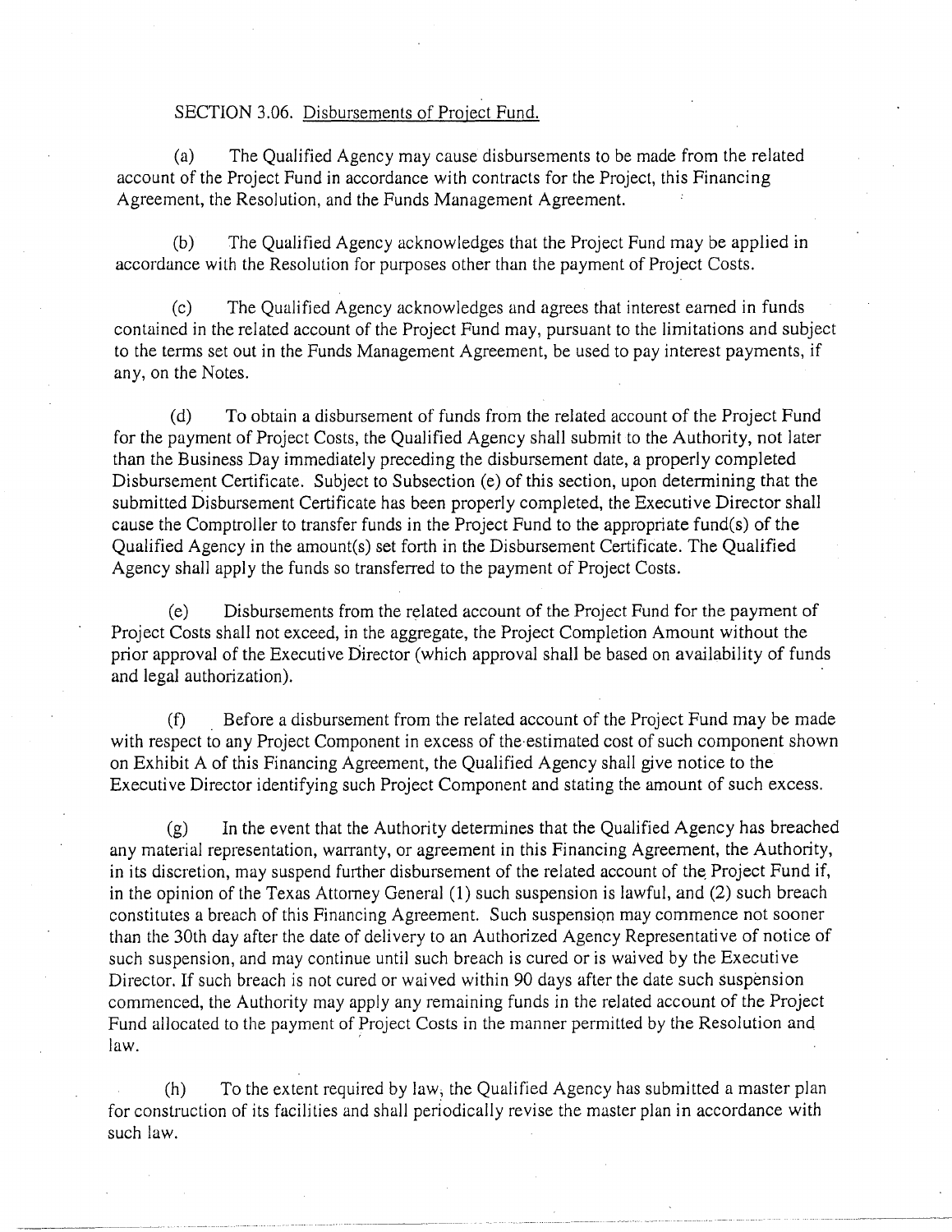#### SECTION 3.07. Status Reports.

Not later than the  $15<sup>th</sup>$  day of each month, through the month following the month in which the Project Completion Date occurs, the Qualified Agency shall prepare and deliver to the Executive Director a status report, containing the information set forth in Exhibit E to this Financing Agreement, covering the preceding calendar month. At other times (whether before or after the Project Completion Date), the Qualified Agency shall provide the Executive Director, upon request, with any information available to the Qualified Agency regarding the expenditure of funds disbursed to the Qualified Agency from the related account of the Project Fund or the condition or use of the Project.

#### SECTION 3.08. Inspection of Project.

The Authority and its authorized agents, at reasonable times before and after completion of the Project, may enter on and inspect the Project and examine any records of the Qualified Agency relating to the Project.

#### SECTION 3.09. Completion of Project.

Upon the completion of the Project (or when no further proceeds of the Notes are to be expended for Project Costs), the Qualified Agency shall deliver to the Executive Director a properly completed Project Completion Certificate.

#### SECTION 3.10. Use of Project.

(a) The Qualified Agency may use the Project for any lawful purpose so long as such use does not constitute an Event of Taxability.

(b) The Qualified Agency shall not lease any part of the Project to, or permit any part of the Project to be operated or otherwise used by, an entity other than an agency or political subdivision of the State without the prior approval of the Executive Director. No agreement, whether formal or informal, purporting to authorize any such use of a Project (or part thereof) shall be effective unless and until it has been approved by the Executive Director. The Authority shall direct the Executive Director to approve any proposed arrangement for use of the Project · (or a part thereof) by a nongovernmental entity upon obtaining an opinion of Bond Counsel to the effect that such arrangement will not constitute an Event of Taxability.

#### SECTION 3.11. Authority Not Responsible for Project.

(a) The Authority has no responsibility for the acquisition, construction, equipping, repair, or renovation of the Project or for the operation or maintenance of the Project, provided that a contract with an entity other than an agency or political subdivision of the state to manage or operate the Project (or a part thereof) constitutes the "use" of the Project, within the meaning of, and is subject to, SECTION 3.10 hereof.

(b) If the Project Fund is insufficient for the payment of all of the Project Costs, the Authority is not responsible for the payment of any Project Costs that cannot be paid from the Project Fund.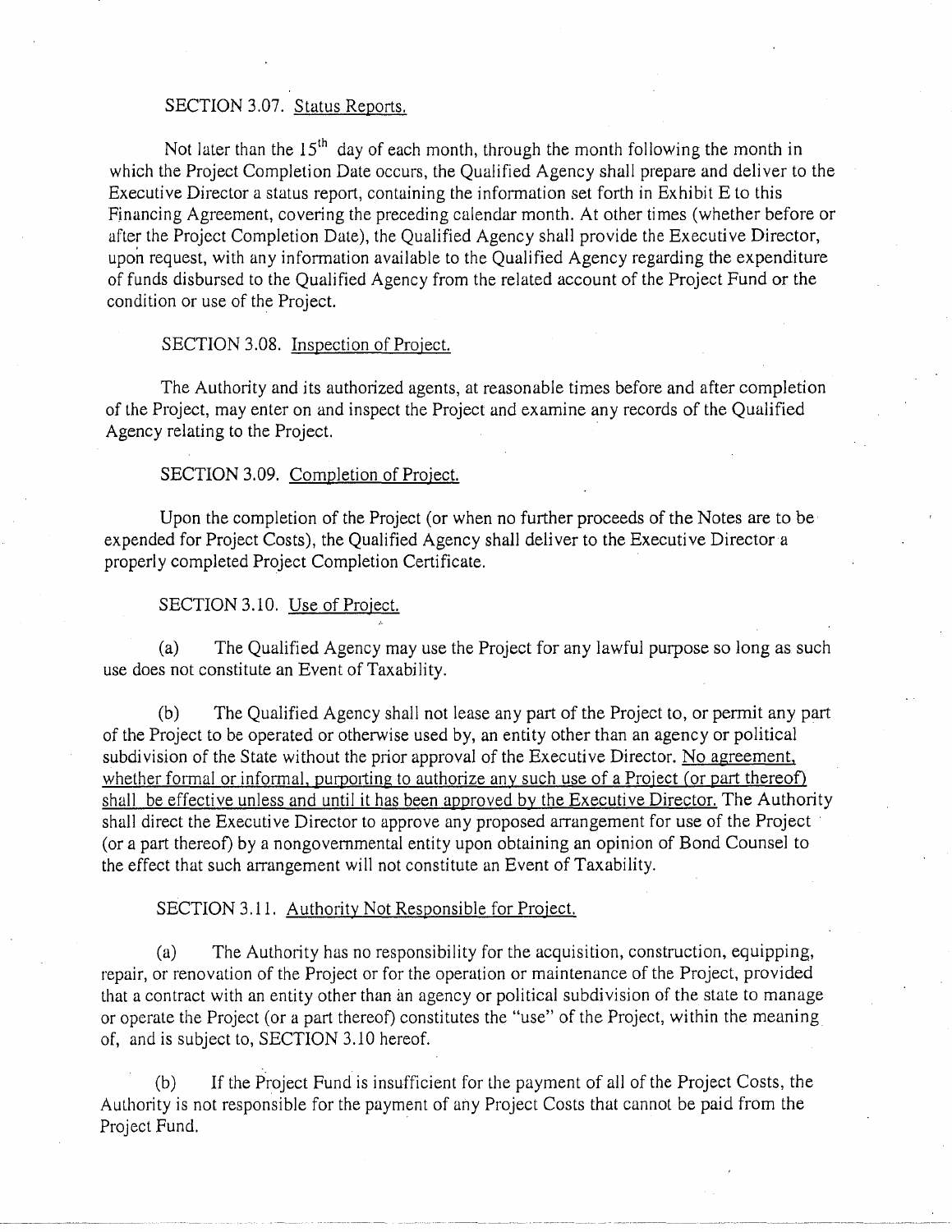#### SECTION 3.12. Necessity for Project.

The Qualified Agency represents to the Authority that, as of the Closing Date:

(l) the provision of the Project in accordance with the Project Completion Schedule is necessary in order for the Qualified Agency to effectively carry out its lawful duties and functions; and

(2) the Qualified Agency expects that it will use the Project for the purposes for which it is designed for the entire useful economic life of the Project.

#### **ARTICLE IV**

#### **THE NOTES**

#### SECTION 4.01. **Issuance of the Notes.**

The Authority shall use its best efforts to issue and sell the Notes from time to time in an amount that is sufficient for the Project Completion Amount to be made available in the Project Fund for the payment of the Project Costs.

#### SECTION 4.02. Cooperation by Qualified Agency.

The Qualified Agency shall take the action(s), enter into the agreement(s), provide the certification(s) contemplated by this Financing Agreement, and otherwise cooperate with the Authority and its agents, to effect the lawful issuance and administration of the Notes under this Financing Agreement.

SECTION 4.03. Maintaining Tax-Exempt Status of the Notes.

(a) Not to Cause Interest to Become Taxable. The Qualified Agency shall not use, permit the use of, or omit to use Gross Proceeds or any other amounts in a manner which (or take or omit to take any other action which if taken or omitted, respectively), if made or omitted respectively, would cause interest on any Note to be includable in the gross income, as defined in section 61 of the Code, of the owner thereof for federal income tax purposes. The Qualified Agency shall adopt and comply with the provisions of such amendments hereof and supplements hereto as may, in the opinion of nationally recognized bond counsel, be necessary to preserve or perfect such exclusion. Without limiting the generality of the foregoing, the Qualified Agency shall comply with each of the specific covenants in this Section 4.03 at all times prior to the last maturity date of the Notes, whether by stated maturity or earliest redemption, unless and until the Qualified Agency shall have received a written opinion of nationally recognized bond counsel to the effect that failure to comply with such covenant will not adversely affect the excludability of interest on any Note from the gross income of the owner thereof for federal income tax purposes, and thereafter such covenant shall no longer be binding upon the Qualified Agency to the extent described in such opinion, anything in any other part, provision or subsection of this Section 4.03 to the contrary notwithstanding.

(b) No Private Use or Payments. At all times prior to the last maturity date of the Notes, whether by stated maturity or earlier redemption, the Qualified Agency shall neither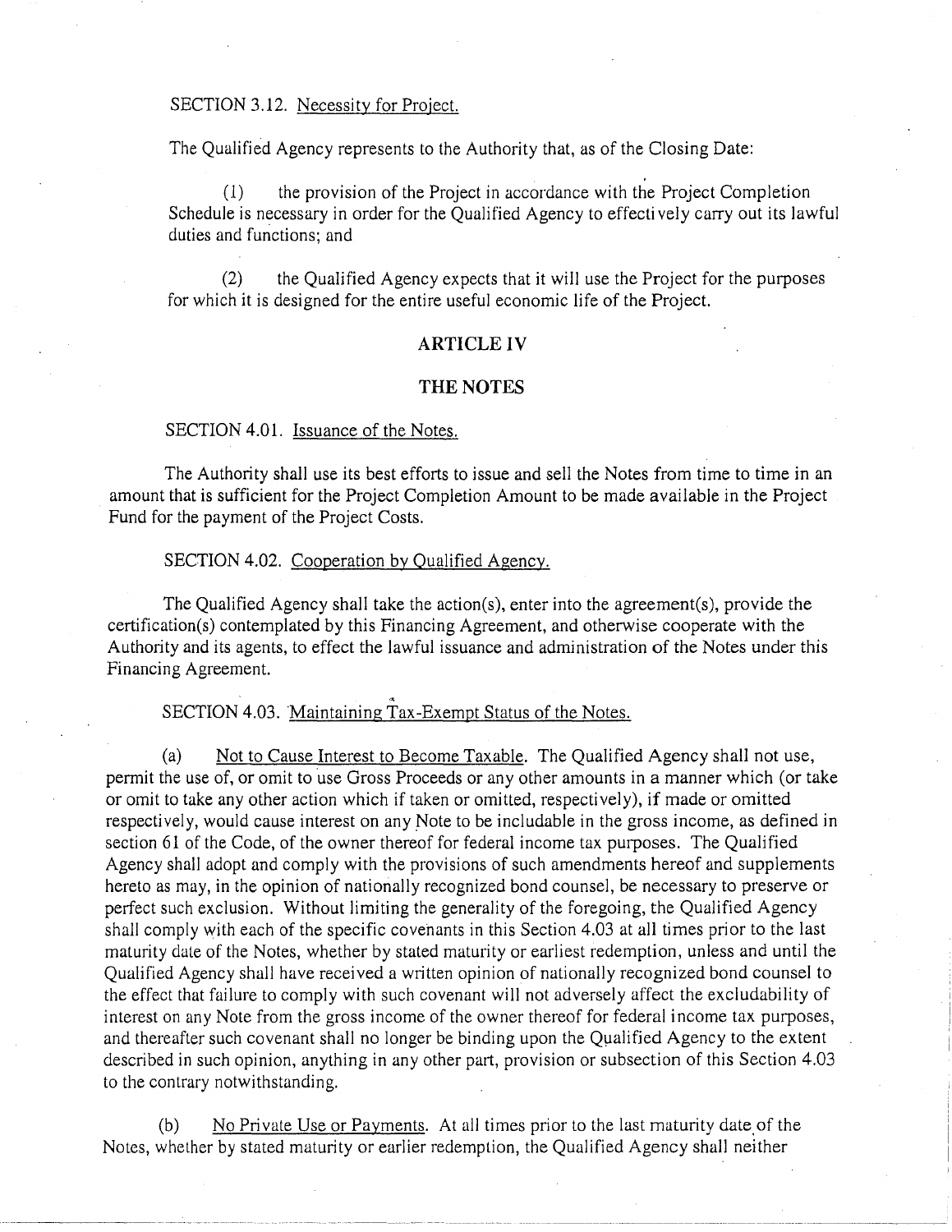(1) use nor permit the use of Gross Proceeds (or any property acquired, constructed, or improved with Gross Proceeds) in any trade or business carried on by any Person (or in any activity of any Person other than a natural person) other than a state or local government, nor

(2) directly or indirectly impose or accept any charge or other payment for use of Gross Proceeds (or use of any property acquired, constructed, or improved with Gross Proceeds) in any trade or business carried on by any Person (or in any activity of any Person other than a natural person) other than a state or local govemment,

unless either (i) such use is merely as a member (and, except possibly for the amount of use and any corresponding rate adjustment, is extended by the Qualified Agency on the same terms as to all other members) of the general public or (ii) such charge or payment consists of taxes of general application within the Qualified Agency or interest earned on temporary Investments acquired with Gross Proceeds pending application of such Gross Proceeds for their intended purposes. For purposes of this Paragraph (b), property is considered to be "used" by a Person if:

> (A) Sale or Lease: it is sold or otherwise disposed of, or leased, to such Person;

(B) Management Contract: it is operated, managed, or otherwise physically employed, utilized, or consumed by such Person, excluding operation or management pursuant to an agreement which meets the conditions described in Internal Revenue Service Regulations 1.141-0 et.seq.

(C) Capacity, Output or Service Commitment: capacity in or output or service from such property is reserved or committed to such Person under a take-or-pay, output, incentive payment, or similar contract or arrangement;

(D) Preferential Service: such property is used to provide service to (or such service is committed to or reserved for) such Person on a basis or terms which (except possibly for the amount of use and any corresponding rate adjustment) are different from the basis or terms on which such service is provided (or committed or reserved) to members of the public generally;

(E) Developer: such Person is a developer and a significant amount of property acquired, constructed, or improved with proceeds from the sale of a series of bonds of which the Notes are a part serves only a limited area substantially all of which is owned by such Person, or a limited group of developers, unless such area is developed and sold to (and occupied by) members of the general public with reasonable speed; or

---------- --- ·--- -------------- -------------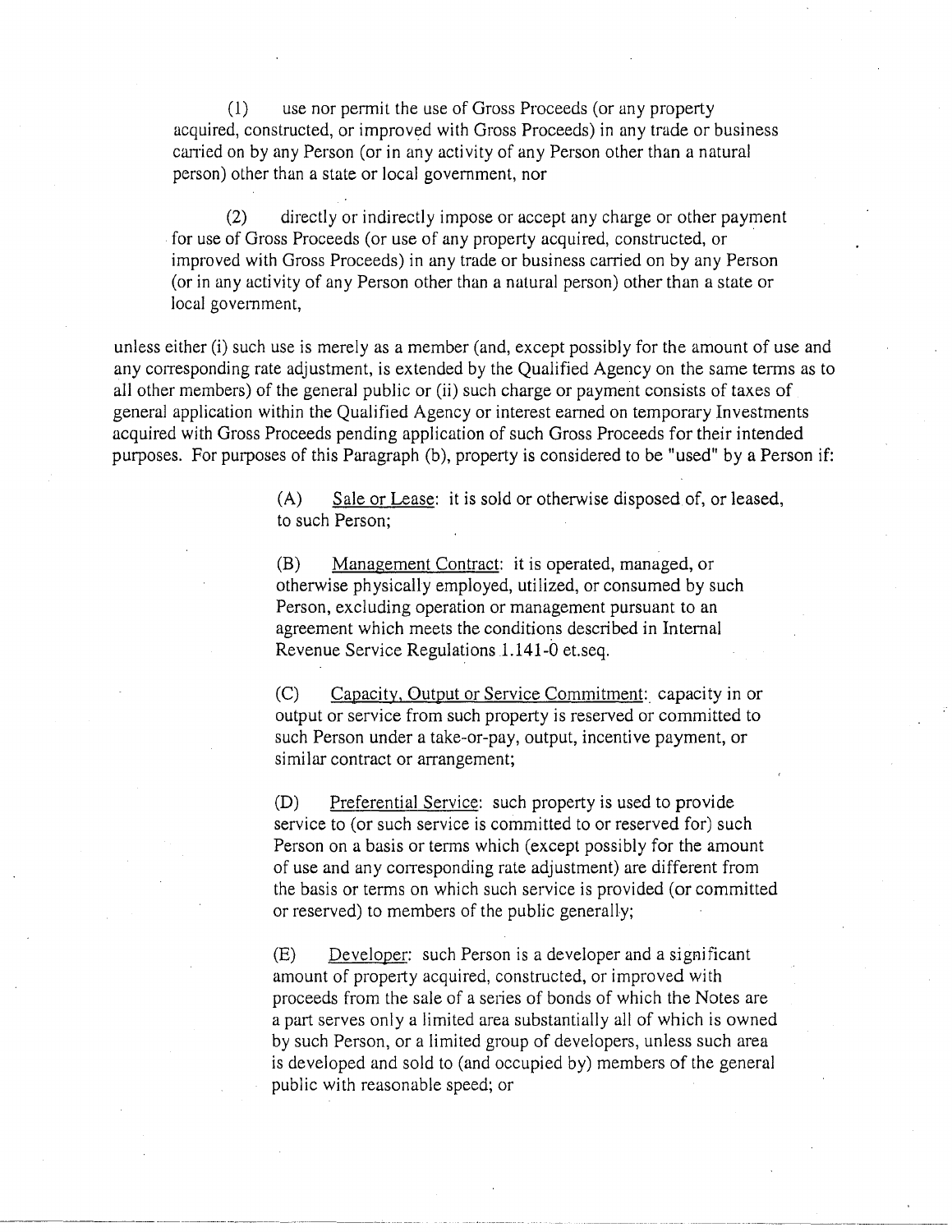(F) Other Incidents of Ownership: substantial burdens and benefits of ownership of such property are otherwise effectively transferred to such Person.

but the temporary investment of Gross Proceeds or proceeds of bonds of any series of which the Notes are a part pending application for their intended purposes shall not constitute "use" of Gross Proceeds or such proceeds.

(c) No Private Loan. The Qualified Agency shall not use Gross Proceeds to make or finance loans to any Person other than a state or local government, excluding loans consisting of temporary investments of Gross Proceeds pending application of such Gross Proceeds for their intended purposes. For purposes of this Paragraph (c), Gross Proceeds are considered to be "loaned" to a Person if (i) property acquired, constructed, or improved with Gross Proceeds or with proceeds from the sale of bonds of the series of which a Note is a part is sold or leased to such Person in a transaction which creates a debt for federal income tax purposes, (ii) capacity in or service from such property is committed to such Person under a take-or-pay, output, or similar contract or arrangement, or (iii) indirect benefits, or burdens and benefits of ownership, of Gross Proceeds or such property are otherwise transferred to such Person in a transaction which is the economic equivalent of a loan.

(d) . Promptly upon request, the Qualified Agency shall provide the Executive Director with any information available to the Qualified Agency relating to the expenditure of the proceeds of the Notes by or on behalf of the Qualified Agency or the use of the Project that could have an adverse effect on the tax-exempt status of the Notes.

(e) The Qualified Agency shall timely take such lawful action as requested by the Executive Director to avoid, remedy, or mitigate the effect of an Event of Taxability.

 $(f)$  Notwithstanding anything set forth in this Section 4.03, any use, directly or indirectly, including use resulting from any sales agreement, lease agreement, operating agreement or other agreement by an entity other than an agency or political subdivision of the State, shall require, in accordance with Section 3.10 of this Financing Agreement the prior written approval of the Executive Director, as contemplated by such Section 3.10 of this Financing Agreement.

#### SECTION 4.04. Arbitrage Rebate.

~~-------------

(a) The Qualified Agency shall timely take such lawful action as requested by the Executive Director to avoid or mitigate the obligation to make payments to the United States govemment under section 148(f) of the Code, unless an Authorized Agency Representative certifies to the Authority that the requested action is not practicable.

(b) If the Qualified Agency fails to cause Note proceeds to be expended within the time periods set forth in the Project Completion Schedule, the Executive Director may inquire as to the nature of such failure and the extent to which it is expected to continue.

(c) The Qualified Agency shall use its best eff01ts to expend all funds necessary to complete its Project within the two-year expenditure period set forth in section 148(f)(4)(C) of the Code as follows: (i) 10 percent of the funds within the 6-month period beginning on the date the Notes are issued; (ii) 45 percent of the funds within the 1-year period beginning on such date;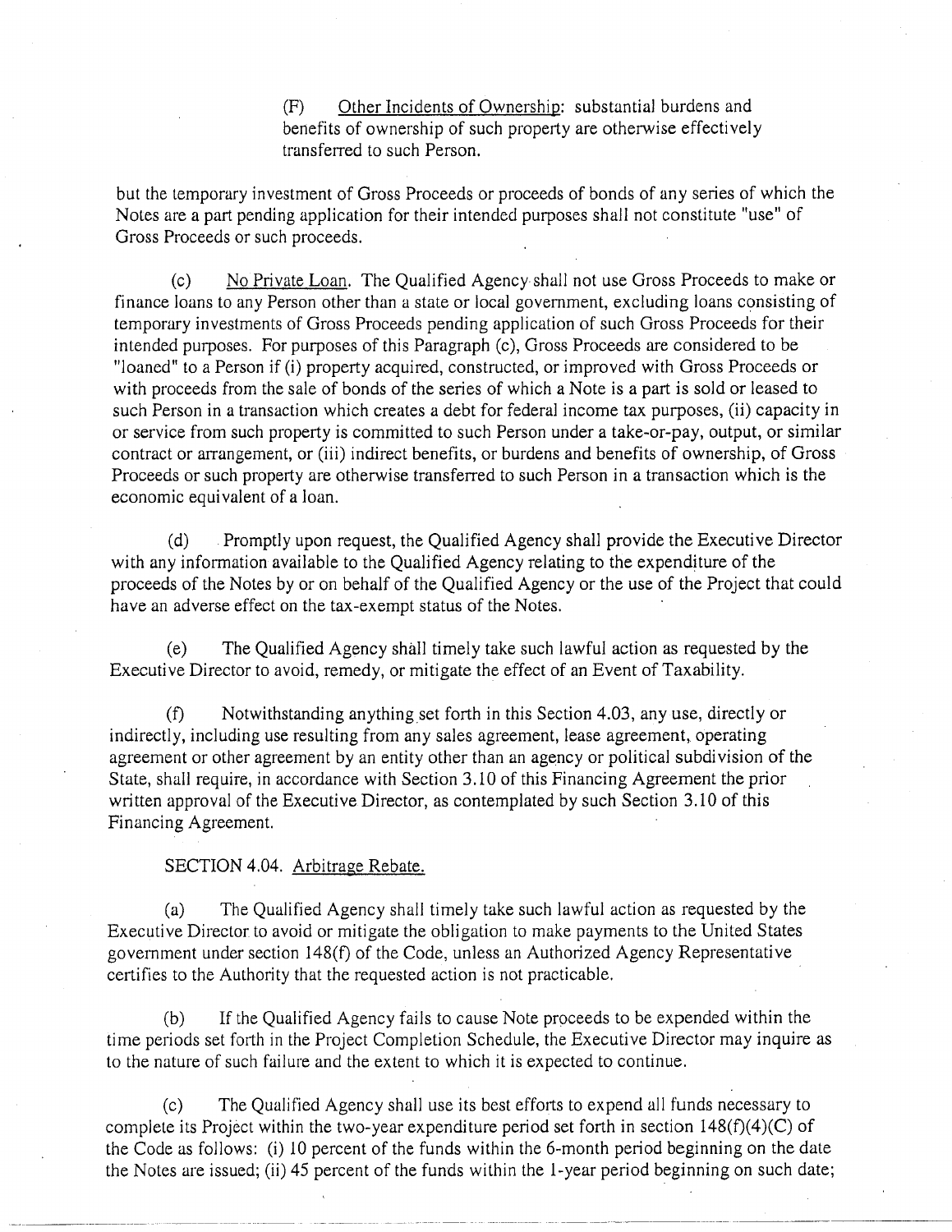(iii) 75 percent of such funds within the 18-month period beginning of such date; and (iv) 100 percent of such funds within the 2-year period beginning on such date. If a portion of the Project Completion Amount will remain unexpended as of the close of the two-year period beginning with the Closing Date (or such other period as specified by the Executive Director), the Qualified Agency, not later than the close of such period, shall notify the Executive Director of the amount of such unexpended funds and the purpose(s) for which such funds are being retained in the Project Fund after such period.

#### SECTION 4.05. Disclosure Documents.

(a) The Qualified Agency shall provide the Authority, promptly upon request, with available information relating to the Qualified Agency or the Project that the Executive Director determines appropriate for inclusion in the Disclosure Documents. The Qualified Agency authorizes the Authority to include any such information in the Disclosure Documents.

(b) . The Qualified Agency shall provide the Authority with certification of an Authorized Agency Representative to the effect that the information contained in the Disclosure Documents provided by the Qualified Agency is accurate and does not omit any information necessary to make the information provided not misleading.

(c) The Qualified Agency authorizes the Authority and any offeree or purchaser of the Notes to rely on the information and certifications provided by the Qualified Agency under this section. The Notes will not be issued unless the information and certifications requested under this section have been provided by the Qualified Agency.

#### **ARTICLE V**

#### **PARTICULAR AGREEMENTS**

#### SECTION 5.01. Recordkeeping.

The Executive Director shall retain, as official records of the Authority, all Disbursement Certificates, the Project Completion Certificate, and all periodic Project status reports submitted by the Qualified Agency pursuant to this Financing Agreement. ·

### SECTION 5.02. Indemnification of Qualified Agency.

The Qualified Agency represents that, subject to applicable law, it intends that each Facility Contract providing for payment of goods or services exceeding \$25,000 will require indemnification of the Qualified Agency. The Qualified Agency will be provided with insurance, a surety bond, or other form of financial assurance, from a financially sound provider, that assures performance under such Facility Contract with respect to such indemnification, unless the Qualified Agency determines that such financial assurance is not necessary or is required in a reduced amount.

#### SECTION 5.03. Availability of Other Funding.

As of the Closing Date, the Qualified Agency represents that no funds (other than funds derived from note proceeds) have been appropriated to the Qualified Agency for the biennium in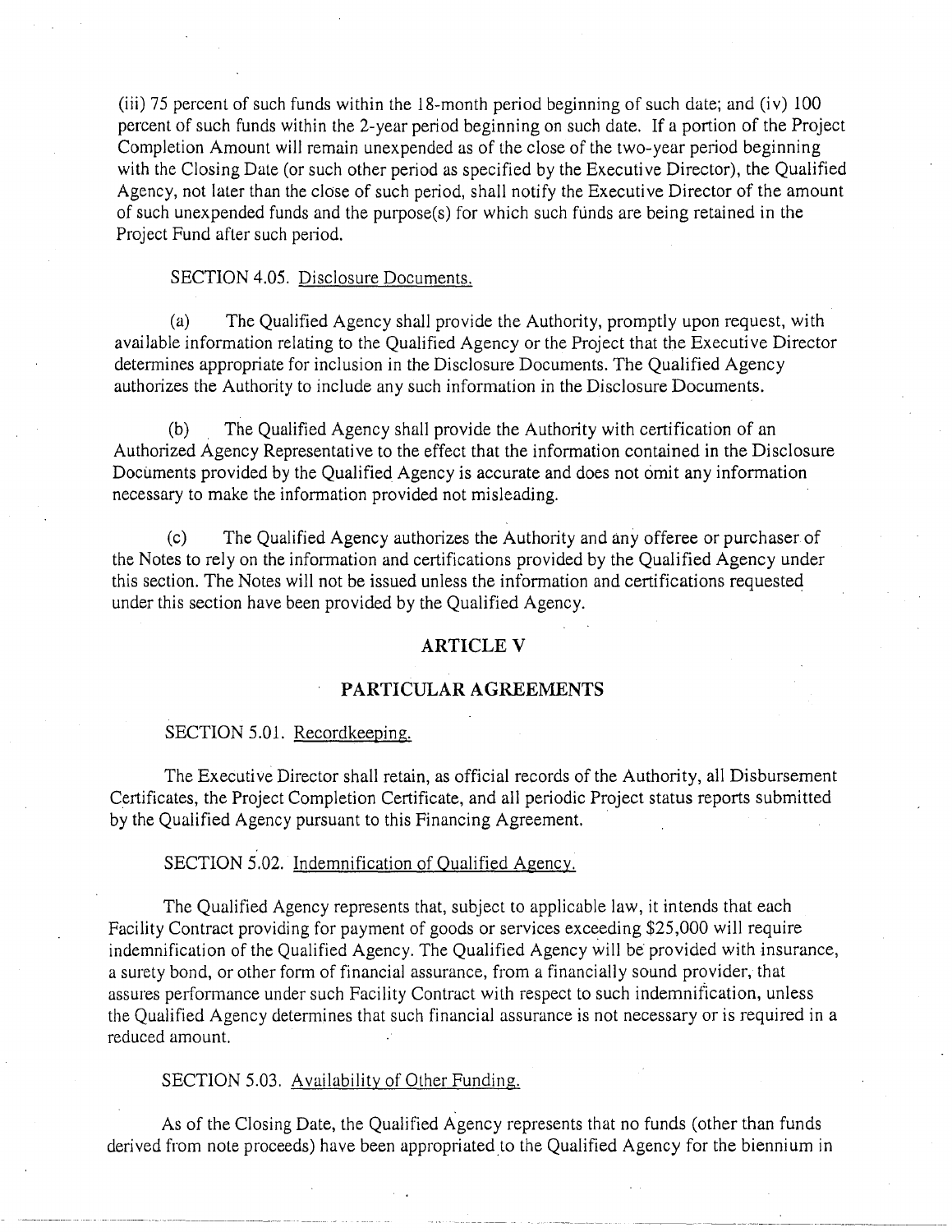which the Notes are issued for application to the payment of Project Costs that are to be paid with the proceeds of the Notes. It is understood and agreed, however, that the Qualified Agency may apply funds other than bond proceeds for payment of Project Costs in compliance with applicable law.

## SECTION 5.04. Real Property.

The Qualified Agency represents that, subject to applicable law, it does not intend to acquire real property at a purchase price in excess of \$25,000 unless:

(1) such property is suitable for the Qualified Agency's intended use and has no defect or condition (including, without limitation, pollution or hazardous waste defects) that would jeopardize such use; or

(2) the Qualified Agency determines that, notwithstanding such nonsuitability, defect, or condition (as applicable), such acquisition is appropriate.

### SECTION 5.05. Title Insurance.

The Qualified Agency represents that, subject to applicable law, it does not intend to acquire any real property at a purchase price in excess of \$25,000 unless:

(1) the Qualified Agency's title to such property is insured by title insurance in an amount not less than the purchase price paid by the Qualified Agency, subject to standard printed exceptions, with only those changes thereto normally required by a prudent purchaser; or

(2) the Qualified Agency determines that the acquisition of such real property without such title insurance is appropriate.

#### SECTION 5.06. Project Design.

The Qualified Agency represents that the Project has been (or will be) designed to satisfy all of the purposes that the Qualified Agency intends the Project to serve, and that the Qualified Agency has used (or will use) all reasonable efforts to design the Project so that the Project will be provided, and can be operated, at such reasonable cost as is consistent with applicable legal requirements and the sound business judgment of the Qualified Agency.

#### **ARTICLE VI**

#### **MISCELLANEOUS PROVISIONS**

#### SECTION 6.01. Term of Agreement.

This Financing Agreement shall take effect upon its delivery by the parties hereto and shall remain in effect until the Notes have been fully paid or until no more periodic status reports are required from the Qualified Agency under this Financing Agreement, whichever is the later to occur.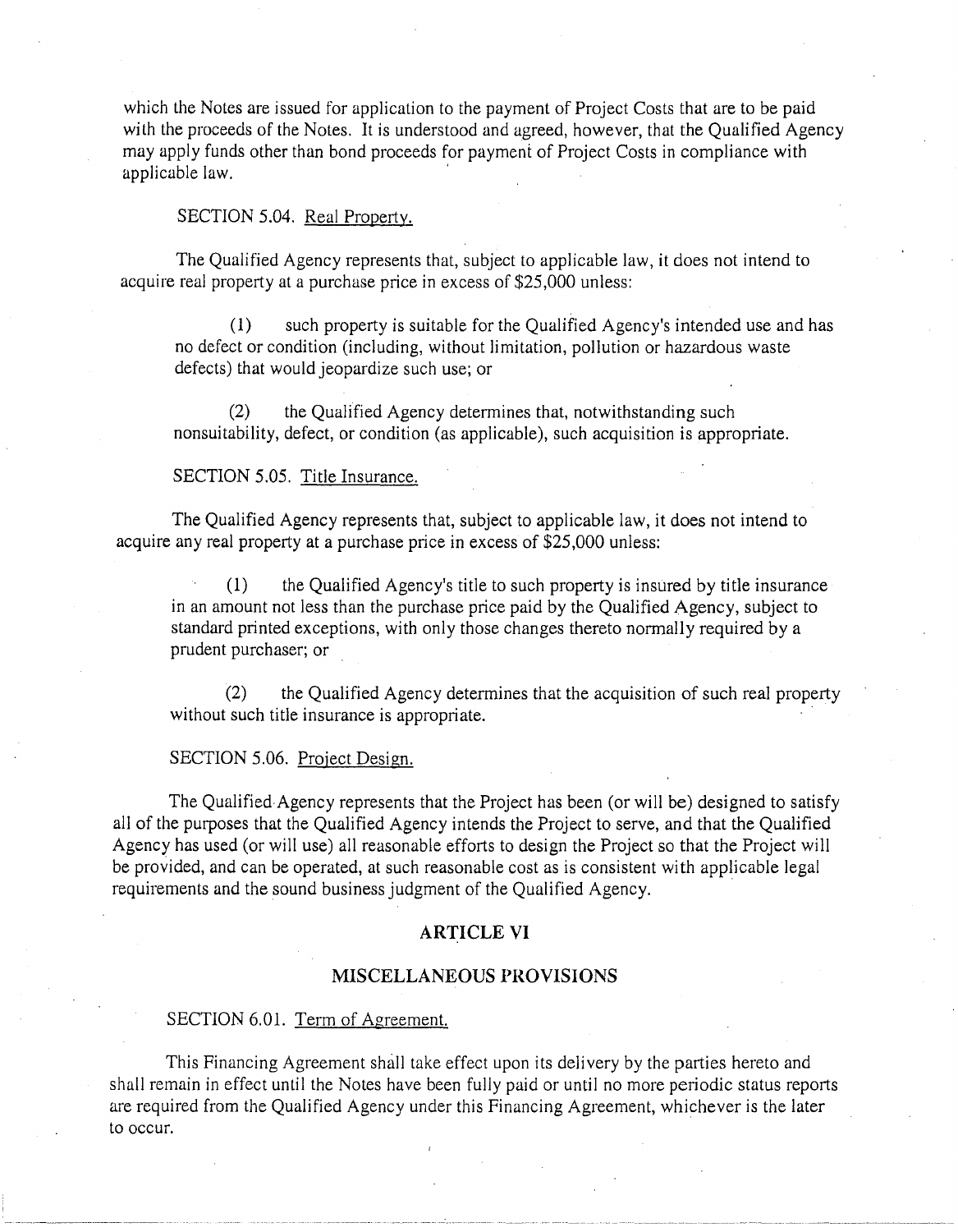# SECTION 6.02. Amendment.

The Authority and the Qualified Agency, by mutual agreement, may amend this Financing Agreement if, before the amendment takes effect:

(1) the Qualified Agency obtains an opinion of its legal counsel to the effect that such amendment is permitted under the Agency Act and other law governing the Qualified Agency; and

(2) either of the following requirements is satisfied:

(A) the Authority obtains an opinion of Bond Counsel to the effect that such amendment will not constitute an Event of Taxability, violate the Authorizing Law or the Resolution, or adversely affect the rights of the owners of the Notes thereunder, or

(B) the owners of at least a majority in aggregate principal amount of the outstanding Notes affected by such amendment consent thereto.

#### SECTION 6.03. Notices and Other Communications.

(a) Notices, certificates, approvals, and other communications under this Financing Agreement shall be in writing and delivered by United States mail, postage paid, by telex, telegram, or other electronic transmission, or by express or personal delivery, addressed as follows:

(1) if to the Qualified Agency:

~--.. --.. ~-·-·-- .. -·-- .. -----·------··--·-.. ··-- \_\_\_\_\_\_\_\_ , \_\_\_\_ ,

Texas School for the Blind and Visually Impaired  $1100$  West  $45<sup>th</sup>$  Street Austin, TX 78756

Attention: William Daugherty, Superintendent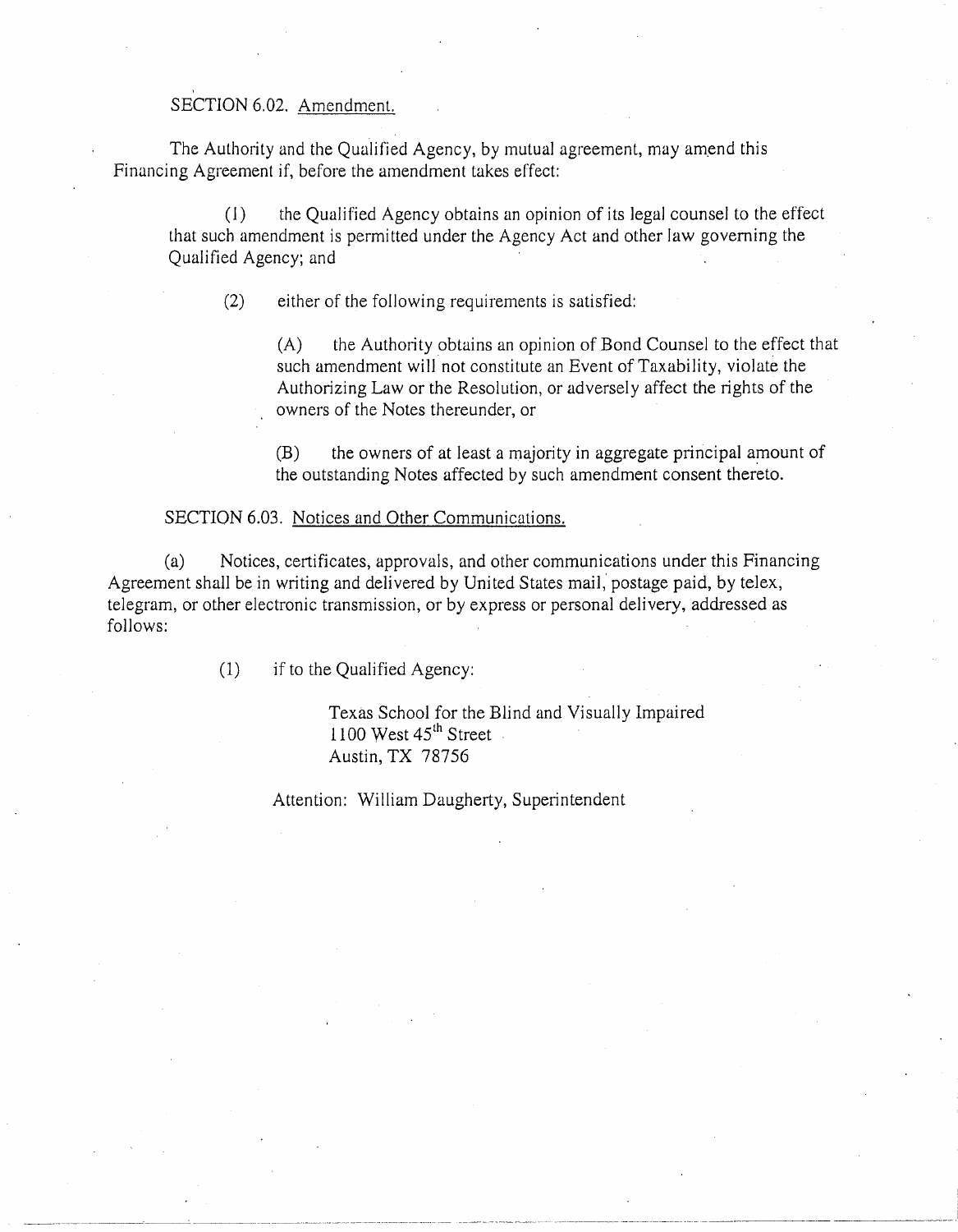$(2)$  if to the Authority:

Texas Public Finance Authority 300 West 15th Street Suite 411 Austin, Texas 78701

Attention: Executive Director

(3) if to the Comptroller of Public Accounts

Comptroller of Public Accounts - Treasury Operations P.O. Box 12608 Capitol Station Austin, Texas 78711

#### Attention: Director, Cash Management Division

(b) Any such party may designate any additional or different address to which communications under this Financing Agreement shall be delivered by giving at least five days' advance notice thereof to the affected party.

(c) Any communication delivered by mail in compliance with this section is deemed to have been delivered as of the date of deposit in the mail.

(d) A provision of this Financing Agreement that provides for a different method of giving notice or otherwise conflicts with this section supersedes this section to the extent of the conflict.

#### SECTION 6.04. Exclusive Benefit.

This Financing Agreement shall inure to the exclusive benefit of and be binding on.the Authority, the Qualified Agency, and their respective successors.

SECTION 6.05. Severability.

If any part of this Financing Agreement is ruled unenforceable by a court of competent jurisdiction, this Financing Agreement shall remain operable to the fullest extent possible under the application of such ruling.

SECTION 6.06. Conflict with Memorandum.

In the event of a conflict between this Financing Agreement and the Memorandum, this Financing Agreement shall supersede the Memorandum to the extent of the conflict.

SECTION 6.07. Counterparts.

--~--·~---------~-·---·-----~- ... ---~~---- ........ ----~--------·--- -~--

This Financing Agreement may be executed in multiple counterparts, each of which shall be an original and all of which shall constitute one and the same document.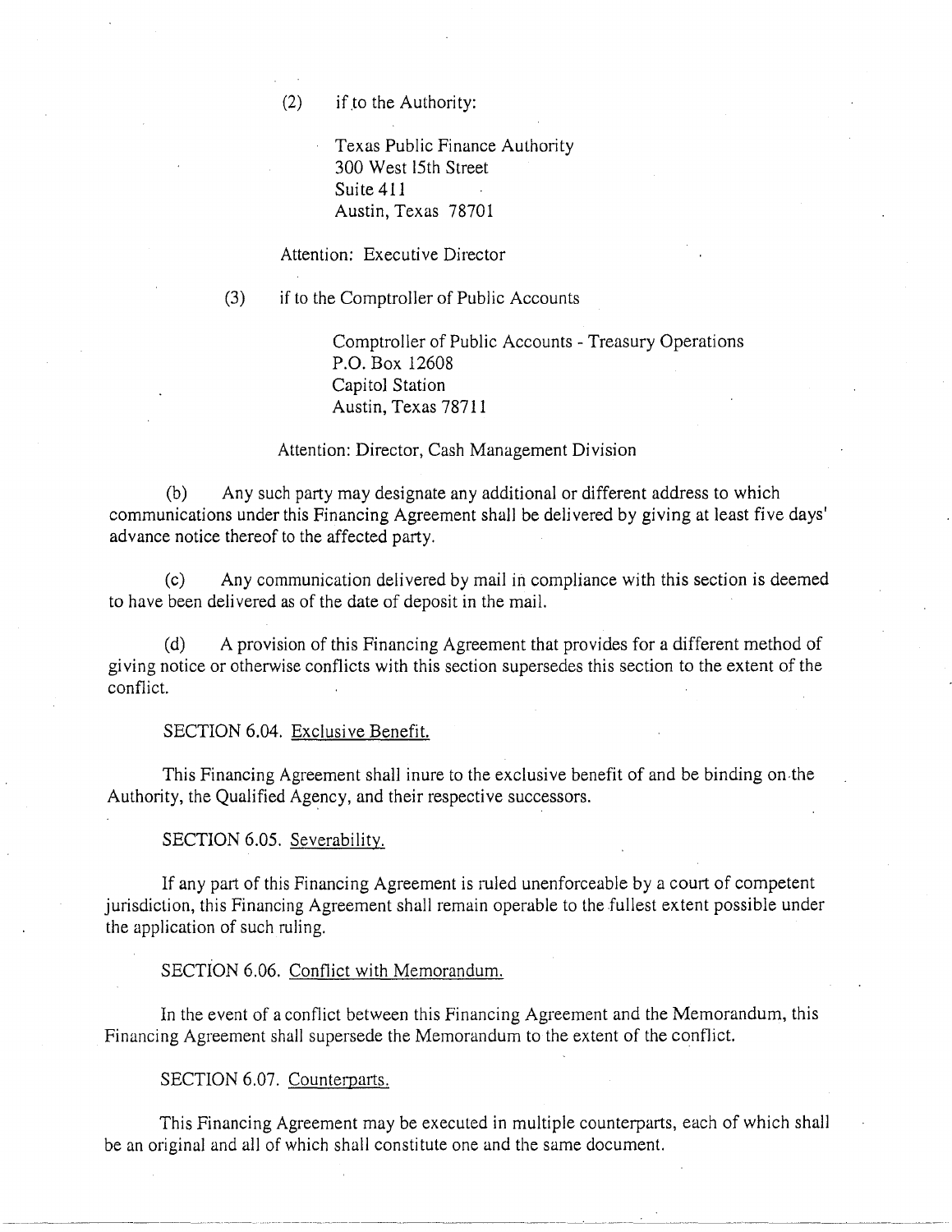SECTION 6.08. Governing Law.

This Financing Agreement shall be governed by and construed in accordance with the law of the State of Texas.

IN WITNESS WHEREOF, the parties have caused this Financing Agreement to be executed by their respective duly authorized officers as of the date first above written.

TEXAS PUBLIC FINANCE AUTHORITY

Edward By: Executive Director

 $~\cdot$   $~\cdot$   $~\cdot$   $~\cdot$   $~\cdot$   $~\cdot$   $~\cdot$   $~\cdot$   $~\cdot$   $~\cdot$   $~\cdot$   $~\cdot$   $~\cdot$   $~\cdot$   $~\cdot$   $~\cdot$   $~\cdot$   $~\cdot$   $~\cdot$   $~\cdot$   $~\cdot$   $~\cdot$   $~\cdot$   $~\cdot$   $~\cdot$   $~\cdot$   $~\cdot$   $~\cdot$   $~\cdot$   $~\cdot$   $~\cdot$   $~\cdot$   $~\cdot$   $~\cdot$   $~\cdot$   $~\cdot$   $~\cdot$ 

TEXAS SCHOOL FOR THE BLIND AND VISUALLY MPAIRED

By:

Superintendent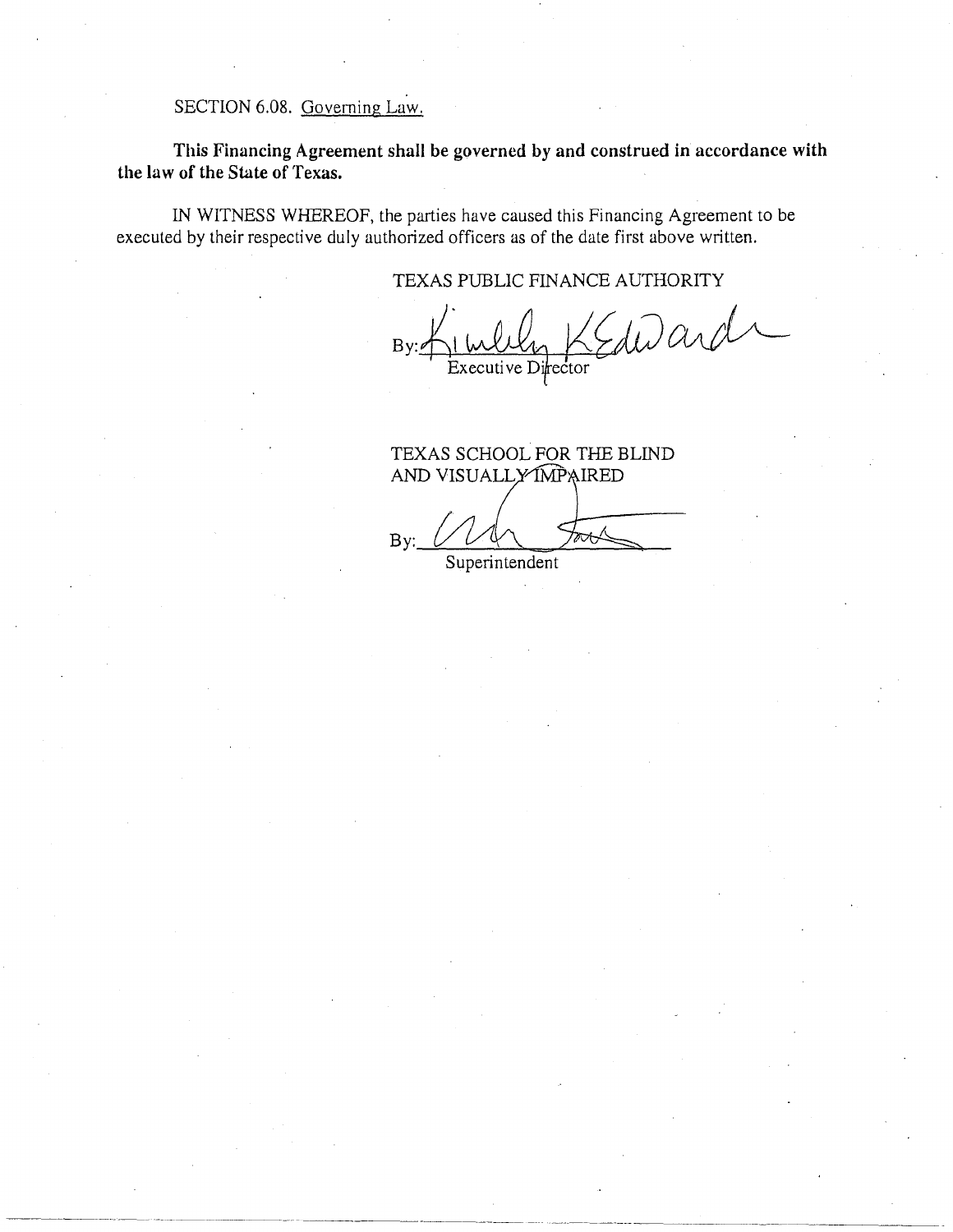# EXHIBIT A TO THE FINANCING AGREEMENT

# PROJECT DESCRIPTION

| PROJECT COMPONENTS                                                                                             | ESTIMATED COST | <b>ESTIMATED</b><br>USEFUL LIFE |
|----------------------------------------------------------------------------------------------------------------|----------------|---------------------------------|
| Independent Living Facilities                                                                                  | \$13, 143, 717 | 50 years                        |
| <b>Student Activity Center</b>                                                                                 | 4,189,644      | 50 years                        |
| Addition to Main Instructional Building                                                                        | 3,324,173      | 50 years                        |
| Subtotal First Phase                                                                                           | \$20,657,534   |                                 |
| Outreach Center & Vocational Building                                                                          | \$8,895,620    | 50 years                        |
| Student Health Services Building                                                                               | 1,796,850      | 50 years                        |
| OT/PT Center                                                                                                   | 1,401,543      | 50 years                        |
| Elementary PE/Therapy Building                                                                                 | 1,034,986      | 50 years                        |
| Site Security Upgrades,<br>Communications & Information<br>Upgrades                                            | 4,926,184      | 25 years                        |
| Roadway Upgrades & Repairs                                                                                     |                |                                 |
| Site Utilities, Landscaping, Sidewalks,<br>Underground Sprinklers, Deferred<br>Maintenance, Roadway Upgrades & |                |                                 |
| Repair                                                                                                         | 6,306,673      | 25 years                        |
| Covered Walkways for Student Travel                                                                            | 3,757,213      | 50 years                        |
| Parking Lots for School Staff                                                                                  | 836,786        | 25 years                        |
| Track & Field Facility and Challenge<br>Course                                                                 | 673,819        | 50 years                        |
| Renovate Elementary School Building                                                                            | 3,950,000      | 50 years                        |
| Renovate Gymnasium Building                                                                                    | 1,900,000      | 50 years                        |
| Welcome Center/<br>Museum/Administrative Offices                                                               | 3,500,000      | 50 years                        |
| Building 508 (Homemaking or Dorm K)                                                                            | 1,981,393      | 50 years                        |
| Building 531 (Vocational and<br>Maintenance Building)                                                          | 5,340,375      | 50 years                        |
| Bus/Van Parking Pavilion                                                                                       | 1,328,232      | 50 years                        |
| Subtotal of Projects after First Phase                                                                         | 47,629,674     |                                 |
| Total                                                                                                          | \$68,287,208   |                                 |

- -·---------------·-·-··------------------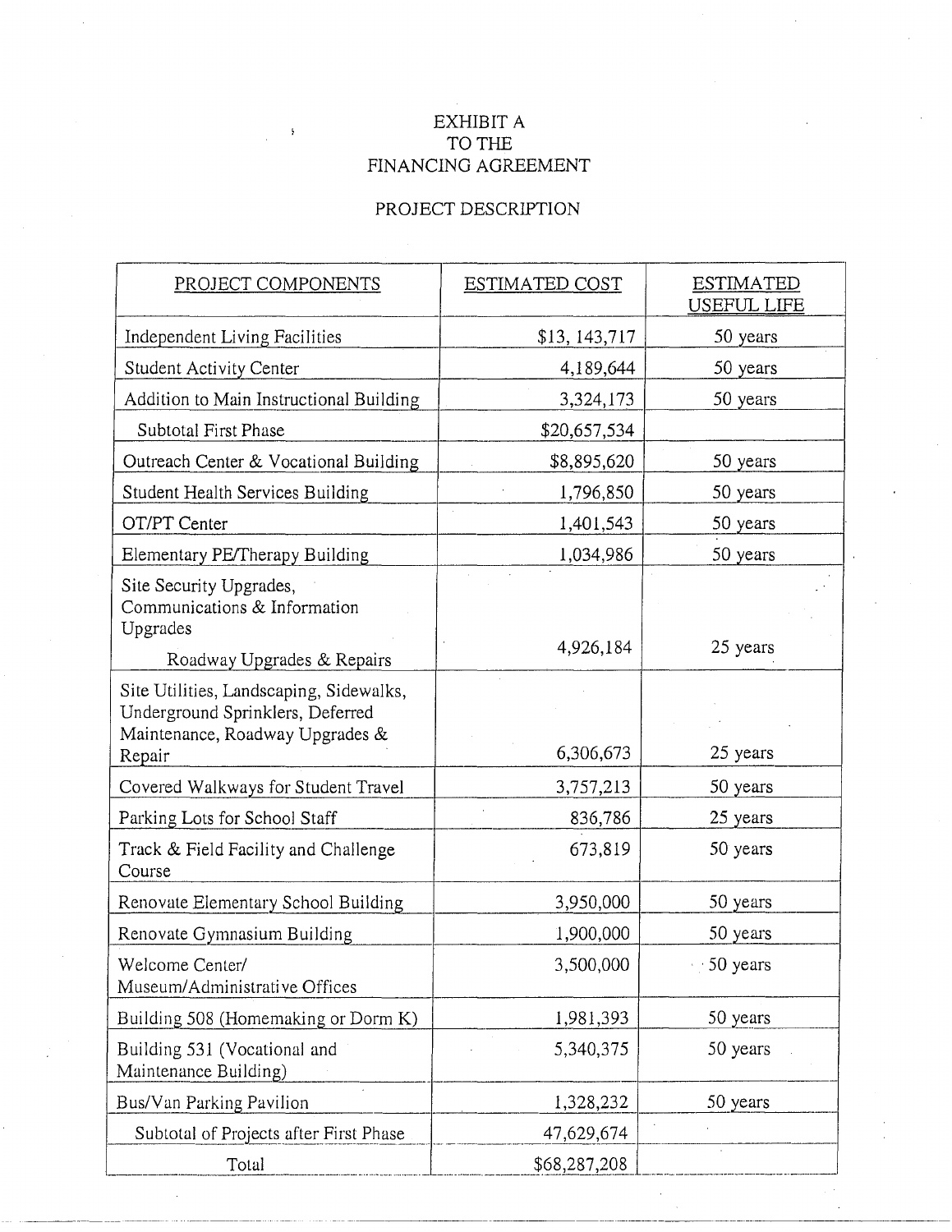# EXHIBIT B TO THE FINANCING AGREEMENT

# PROJECT COMPLETION SCHEDULE

| Expenditure Period          | <b>Estimated Project</b> |
|-----------------------------|--------------------------|
|                             | Expenditures Each Period |
| April 2008 - September 2008 | \$3,163,951              |
| October 2008 - March 2009   | \$2,658,836              |
| April 2009 - September 2009 | \$11,472,477             |
| October 2009- March 2010    | \$11,958,985             |
| April 2010 - September 2010 | \$8,685,148              |
| October 2010 - March 2011   | \$9,432,856              |
| April 2011 - September 2011 | \$5,741,026              |
| October 2011 - March 2012   | \$11,086,269             |
| April 2012 - September 2012 | \$4,087,660              |
| Total                       | \$68,287,208             |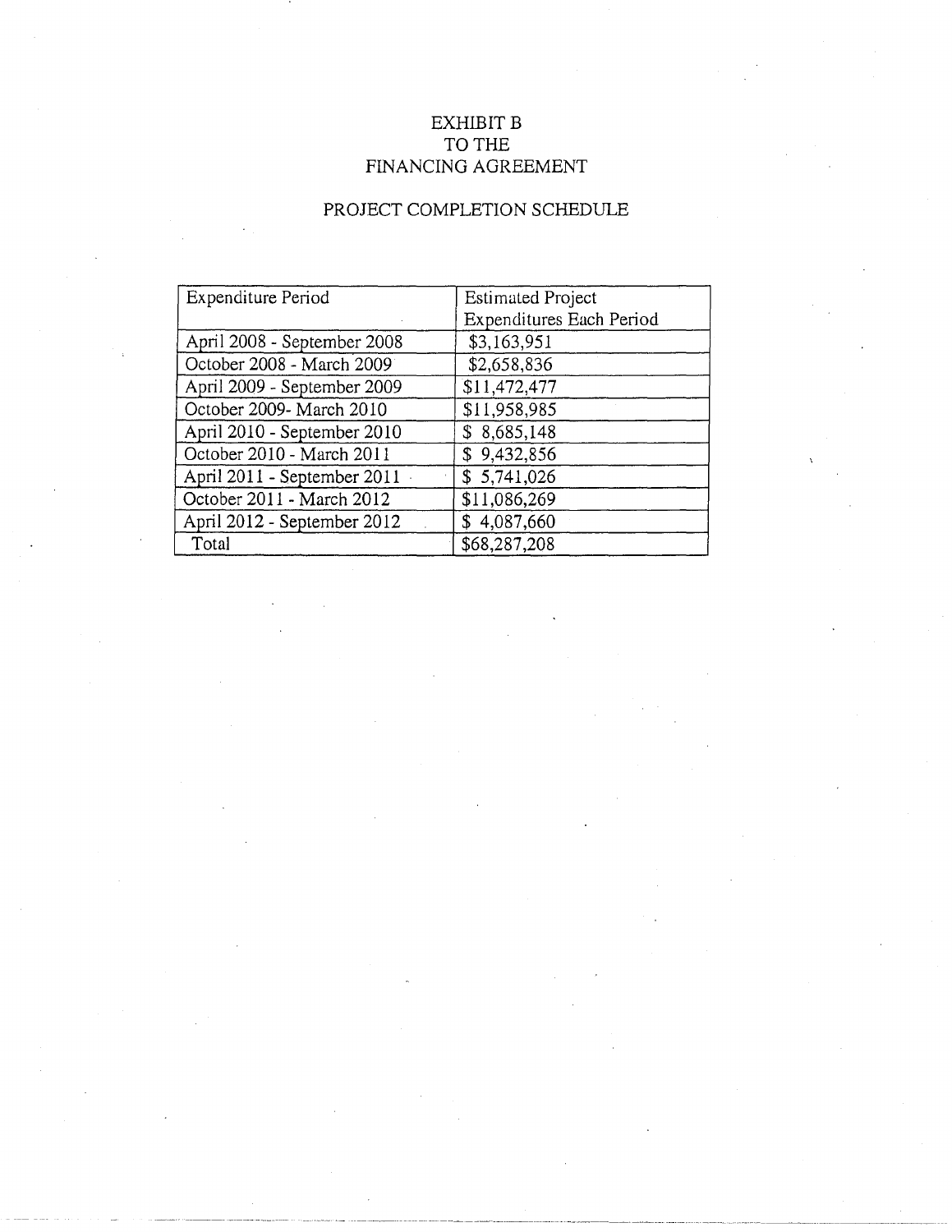# EXHIBIT C

## to the Financing Agreement

# Governmental Project Approvals

As of the Closing Date, the following licenses, permits, and other governmental approvals necessary to complete the Project have not been obtained *[describe each such approval (e.g., utility easement), stating for each ( 1) the identity of the Project facility (or facilities) for which such approval is required, (2) the primary requirements necessary to obtain such approval, and (3) the date that such approval is expected to be obtained]:* 

*None*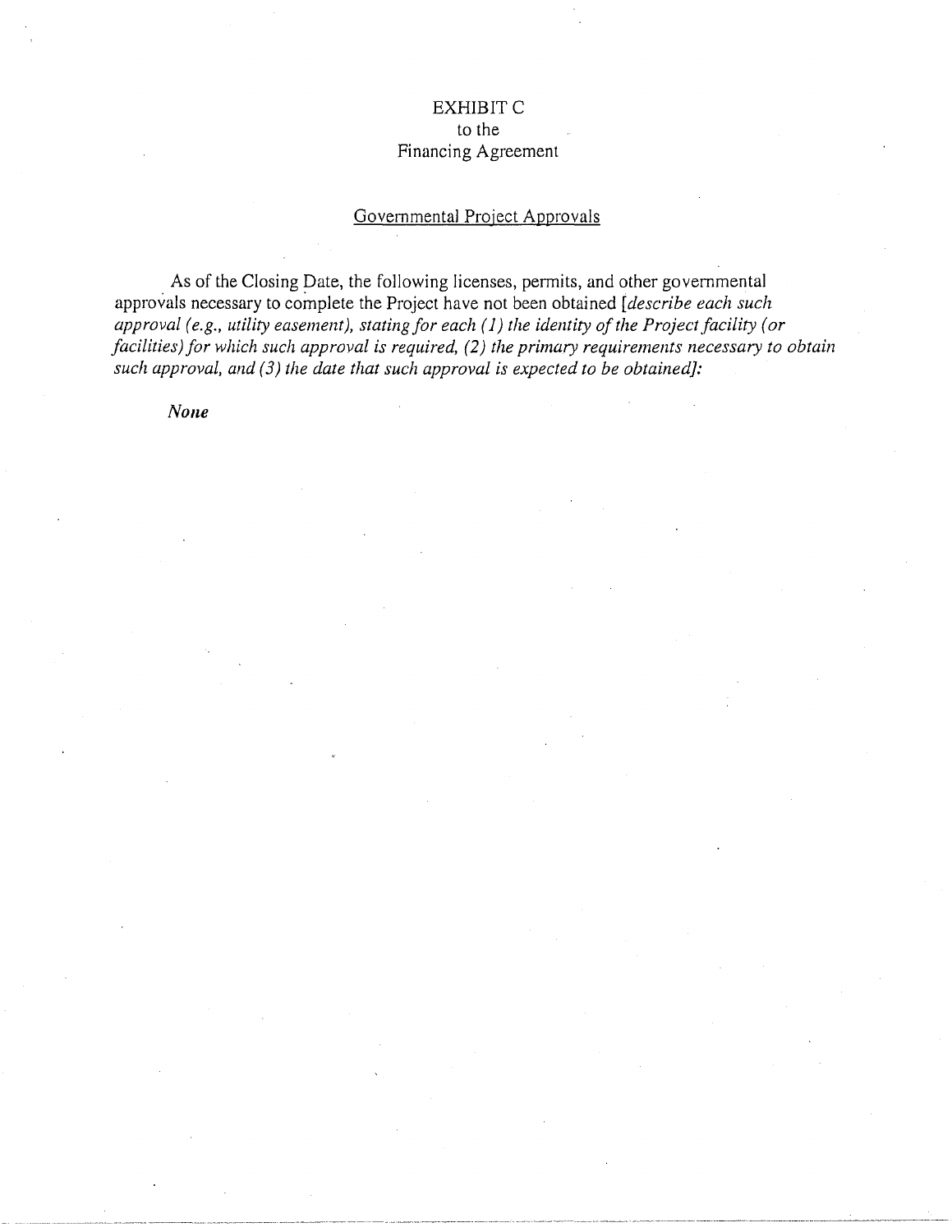## EXHIBIT D to the Financing Agreement

#### Form of Disbursement Certificate

#### DISBURSEMENT CERTIFICATE

The undersigned hereby certifies, on behalf of the \_\_\_\_\_\_\_\_\_\_\_\_\_\_\_\_\_\_\_\_(the "Qualified Agency"), as follows:

(a) The capitalized terms in this Certificate that are not herein defined shall have the meanings defined in the Financing Agreement, dated as of  $\blacksquare$ , between the Qualified Agency and the Texas Public Finance Authority.

(b) The Qualified Agency (Agency No.  $\qquad$ ) requests a disbursement from the Project Fund to pay Project Costs in the aggregate amount of  $\hat{\S}$  . The aggregate of all disbursements (including this disbursement) from the Project Fund requested by the Qualified Agency to date is  $\frac{1}{2}$   $\frac{1}{2}$ 

(c) Except as previously disclosed in writing to the Executive Director, the Qualified Agency is not in breach of any representation, warranty, or agreement in the Financing Agreement.

(d) The Qualified Agency reasonably expects to submit payment vouchers, in the aggregate amount of the disbursements requested by this Certificate, for the payment of the Project Costs for which disbursement is requested, within days after the date of submission of this Certificate to the Authority.

(e) . For each item of Project Costs for which a disbursement of funds is requested, state the following information *[attach separate sheet* if *necessary]:* 

Item Disbursement No. Amount of Fund Approp. No. Program Cost Account Project Identification Appropriation Year

IN WITNESS WHEREOF, the undersigned executes this Certificate on the date shown below.

> $\mathsf{By:}\qquad\qquad$ Authorized Agency Representative

Date: \_\_\_\_\_\_\_\_\_\_\_\_\_ \_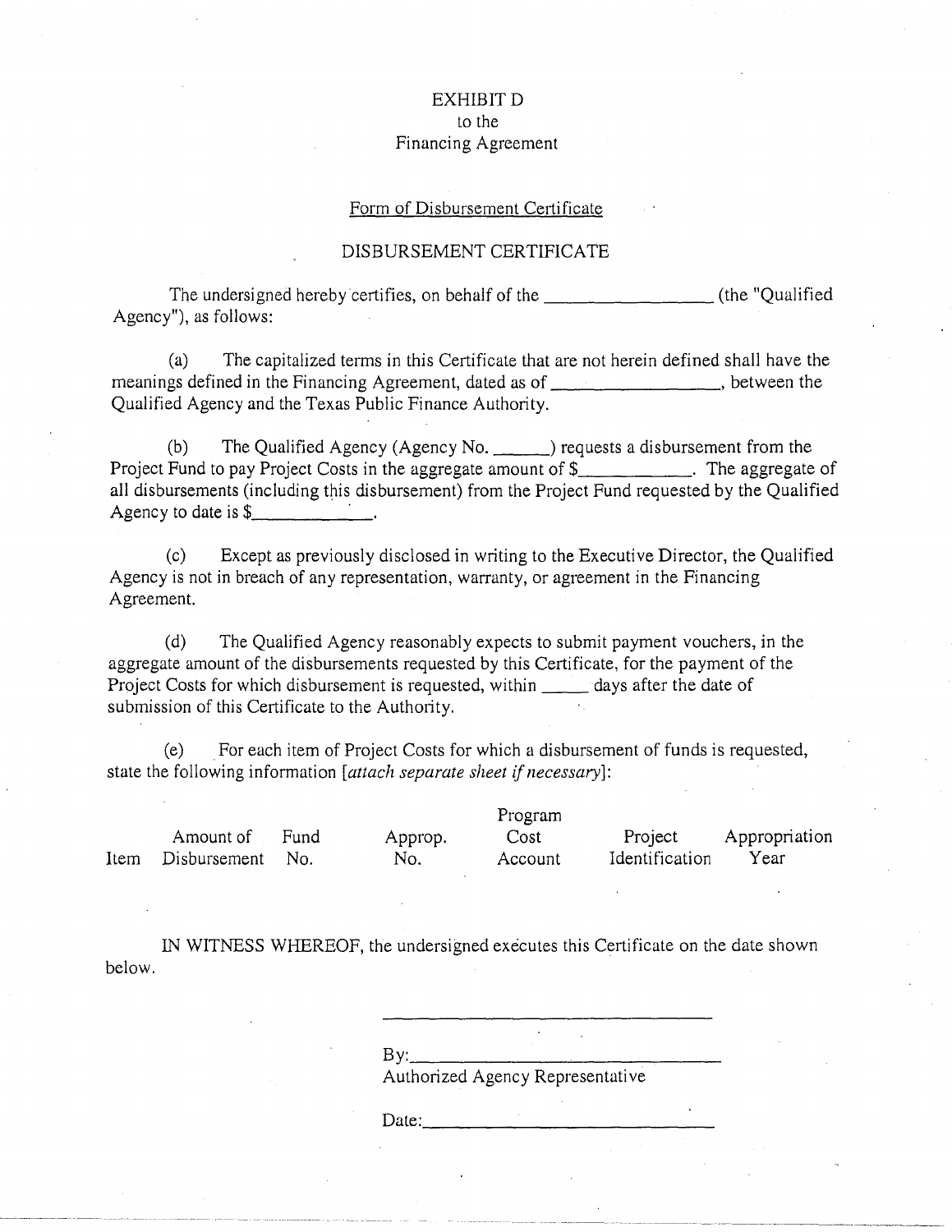# EXHIBIT E to the Financing Agreement

### Monthly Status Report Information

The monthly status report prepared by the Qualified Agency pursuant to this Financing Agreement shall contain the following information with respect to the Project:

- (1) identity of the Project Components (name, ID no., etc.) and the original date on which such Project Components were first financed hereunder;
- (2) fund number(s);
- (3) the budget amount for the Project Components (including adjustments, if any);
- (4) description of work category;
- (5) amount expended for reporting month;
- (6) total amount expended to date;
- (7) amount encumbered;
- (8) available balance;

----------~---~ --

- $(9)$ percent work complete;
- (10) percent funds expended; and

--~ ---~--·----·----~---·---··-

(11) narrative identifying any problems (including, without limitation, delays and cost overruns) and indicating whether such problems will substantially alter work schedule or costs.